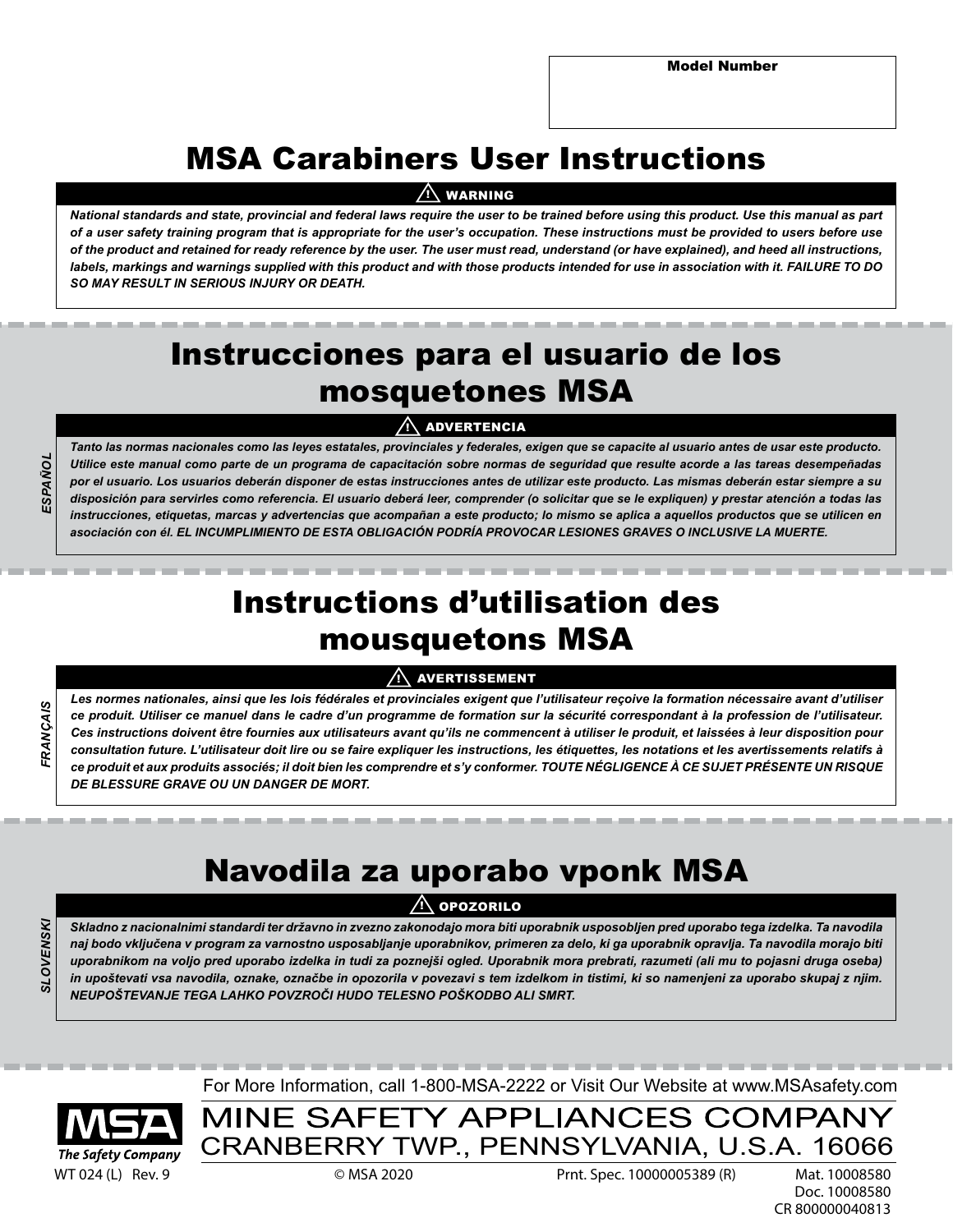# 1.0 SPECIFICATIONS

|         | <b>Description</b>                            | <b>Material</b> | <b>Rated strength</b> |                  |                  |           |            | Width<br>in/mm | Gate<br>Opening<br>in/mm |
|---------|-----------------------------------------------|-----------------|-----------------------|------------------|------------------|-----------|------------|----------------|--------------------------|
|         |                                               |                 | (a)                   | (b)              | (c)              | (d)       | (e)        | (f)            | (g)                      |
| 506259  | 7/8" (22mm) OFFSET D AUTOLOCKING              | <b>Aluminum</b> | 5,000 lbs (22 kN)     | 350 lbs (1.6 kN) | 225 lbs (1 kN)   | <b>NA</b> | 4.41 / 112 | 2.83 / 72      | 0.87 / 22                |
| 506308  | 2" (50mm) OFFSET PEAR AUTOLOCKING             | Steel           | 5,000 lbs (22 kN)     | 350 lbs (1.6 kN) | 225 lbs (1 kN)   | <b>NA</b> | 8.75 / 222 | 4.94 / 125     | 2.00 / 50                |
| 506572  | 7/8" (22mm) OFFSET D AUTOLOCKING              | <b>Steel</b>    | 5,000 lbs (22 kN)     | 350 lbs (1.6 kN) | 225 lbs (1 kN)   | <b>NA</b> | 5.00 / 127 | 3.00 / 76      | 0.87 / 22                |
| SRCA613 | 3/4" (19mm) OFFSET D AUTOLOCKING              | Aluminum        | 5,000 lbs (22 kN)     | 350 lbs (1.6 kN) | 225 lbs (1 kN)   | <b>NA</b> | 3.37/86    | .50/38         | 0.75/19                  |
| SRCA722 | 2" (50mm) SCAFFOLD PEAR<br><b>AUTOLOCKING</b> | <b>Aluminum</b> | 5,000 lbs (22 kN)     | 350 lbs (1.6 kN) | 225 lbs (1 kN)   | <b>NA</b> | 9.5/241    | 5.25/133       | 2.00 / 50                |
| SRCA883 | 7/8" (22mm) OFFSET PEAR<br><b>AUTOLOCKING</b> | <b>Aluminum</b> | 5,000 lbs (22 kN)     | 3600 lbs (16 kN) | 3600 lbs (16 kN) | <b>NA</b> | 4.87 / 124 | 3.25/83        | 0.87 / 22                |
| SRCC413 | 9/16" (14mm) EQUAL D AUTOLOCKING              | <b>Steel</b>    | 5,000 lbs (22 kN)     | 350 lbs (1.6 kN) | 225 lbs (1 kN)   | <b>NA</b> | 4.18/106   | 2.17/55        | 0.56/14                  |
| SRCC641 | 1 3/16" (32mm) EQUAL D SCREW GATE             | Steel           | 12,364 lbs (55 kN)    | 350 lbs (1.6 kN) | 225 lbs (1 kN)   | <b>NA</b> | 4.90 / 125 | 3.05/78        | 1.20 / 32                |

# 1.0 ESPECIFICACIONES

**COL** 

-----

|         | Descripción                                                                                  | <b>Material</b> | Fuerza nominal    |                  |                  | Largo<br>mm/pulg | Ancho<br>mm/pulg | Apertura de<br>puerta<br>mm/pulg |           |
|---------|----------------------------------------------------------------------------------------------|-----------------|-------------------|------------------|------------------|------------------|------------------|----------------------------------|-----------|
|         |                                                                                              |                 | (a)               | (b)              | (c)              | (d)              | (e)              | (f)                              | (g)       |
| 506259  | MOSQUETÓN EN FORMA DE D<br>ASIMÉTRICA DE 22 mm (7/8 pulg) CON<br><b>AUTOBLOQUEO</b>          | Aluminio        | 22 kN (5.000 lbs) | 1.6 kN (350 lbs) | 1 kN (225 lbs)   | <b>NA</b>        | 112/4.41         | 72/2.83                          | 22/0.87   |
| 506308  | MOSQUETÓN EN FORMA DE PERA<br>ASIMÉTRICA DE 50 mm (2 pulg) CON<br><b>AUTOBLOQUEO</b>         | Acero           | 22 kN (5.000 lbs) | 1,6 kN (350 lbs) | 1 kN (225 lbs)   | <b>NA</b>        | 222 / 8.75       | 125/4.94                         | 50/2.00   |
| 506572  | MOSQUETÓN EN FORMA DE D<br>ASIMÉTRICA DE 22 mm (7/8 pulg) CON<br><b>AUTOBLOQUEO</b>          | Acero           | 22 kN (5.000 lbs) | 1,6 kN (350 lbs) | 1 kN (225 lbs)   | <b>NA</b>        | 127/5.00         | 76/3.00                          | 22/0.87   |
| SRCA613 | MOSQUETÓN EN FORMA DE D<br>ASIMÉTRICA DE 19 mm (3/4 pulg) CON<br><b>AUTOBLOQUEO</b>          | Aluminio        | 22 kN (5.000 lbs) | 1,6 kN (350 lbs) | 1 kN (225 lbs)   | <b>NA</b>        | 86/3.37          | 38/1.50                          | 19/0.75   |
| SRCA722 | MOSQUETÓN EN FORMA DE PERA<br>PARA ANDAMIO DE 50 mm (2 pulg) CON<br><b>AUTOBLOQUEO</b>       | Aluminio        | 22 kN (5.000 lbs) | 1,6 kN (350 lbs) | 1 kN (225 lbs)   | <b>NA</b>        | 241/9.5          | 133/5.25                         | 50/2.00   |
| SRCA883 | MOSQUETÓN EN FORMA DE PERA<br>ASIMÉTRICA DE 22 mm (7/8 pulg) CON<br><b>AUTOBLOQUEO</b>       | Aluminio        | 22 kN (5.000 lbs) | 16 kN (3600 lbs) | 16 kN (3600 lbs) | <b>NA</b>        | 124 / 4.87       | 83/3.25                          | 22/0.87   |
| SRCC413 | MOSQUETÓN EQUIDISTANTE EN<br>FORMA DE D DE 14 mm (9/16 pulg) CON<br><b>AUTOBLOQUEO</b>       | Acero           | 22 kN (5.000 lbs) | 1,6 kN (350 lbs) | 1 kN (225 lbs)   | <b>NA</b>        | 106/4.18         | 55/2.17                          | 14 / 0.56 |
| SRCC641 | MOSQUETÓN EQUIDISTANTE EN FORMA<br>DE D DE 32 mm (1 3/16 pulg) CON PUERTA<br><b>ROSCANTE</b> | Acero           | 55kN (12,364 lbs) | 1,6 kN (350 lbs) | 1 kN (225 lbs)   | <b>NA</b>        | 125 / 4.90       | 78/3.05                          | 32/1.20   |

------------------------------

--------------

an a an a an a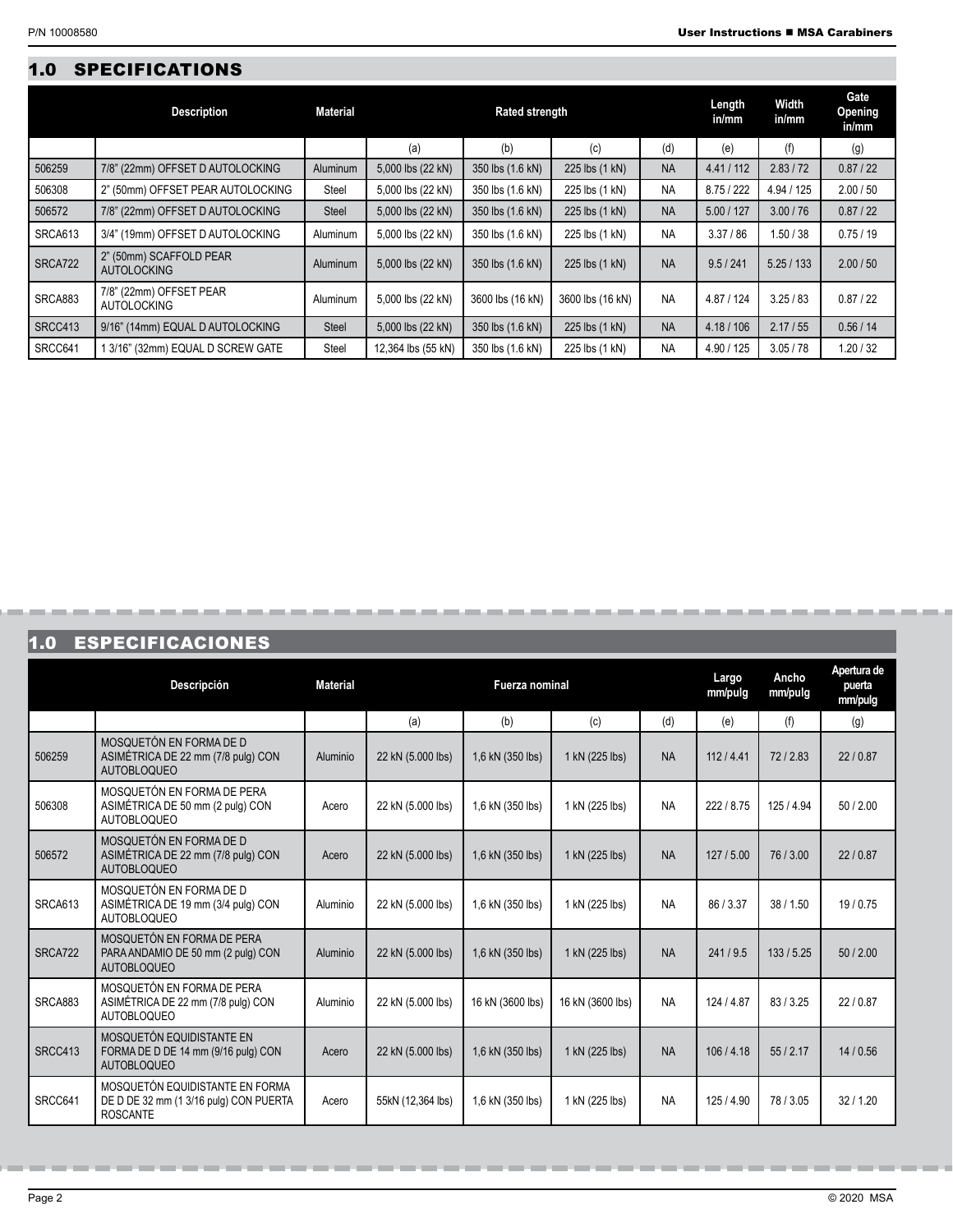|          |                                                           |                 | (a)                     | (b)                            | (c)                            | (d)                            | (e)          | (f)          | (g)         |
|----------|-----------------------------------------------------------|-----------------|-------------------------|--------------------------------|--------------------------------|--------------------------------|--------------|--------------|-------------|
| SRCC642  | 1 3/16" (32mm) EQUAL D<br><b>AUTOLOCKING</b>              | Steel           | 12,364 lbs<br>$(55$ kN) | 350 lbs<br>$(1.6 \text{ kN})$  | 225 lbs<br>$(1 \text{ kN})$    | <b>NA</b>                      | 4.90/<br>125 | 3.05/<br>78  | 1.20/<br>32 |
| SRCC734G | 2 1/16" (52mm) OFFSET PEAR<br><b>SCAFFOLD AUTOLOCKING</b> | Steel           | 5,000 lbs<br>(22 kN)    | 350 lbs<br>(1.6 kN)            | 225 lbs<br>$(1 \text{ kN})$    | <b>NA</b>                      | 9.50/<br>241 | 5.05/<br>128 | 2.10/<br>52 |
| SRCC740  | 2" (50mm) OFFSET D<br><b>AUTOLOCKING</b>                  | <b>Steel</b>    | 5,000 lbs<br>(22 kN)    | 350 lbs<br>$(1.6 \text{ kN})$  | 225 lbs<br>$(1 \text{ kN})$    | <b>NA</b>                      | 8.00/<br>200 | 4.05/<br>103 | 2.00/<br>50 |
| 10053992 | 7/8" (22mm) Aluminum NFPA                                 | <b>Aluminum</b> | 6,069 lbs<br>(27 kN)    | 350 lbs<br>(1.6 kN)            | 225 lbs<br>(1 kN)              | <b>NA</b>                      | 4.65/<br>118 | 3.03/<br>77  | 1.00/<br>25 |
| 10089205 | 9/16" (14mm) EQUAL D<br><b>AUTOLOCKING</b>                | <b>Steel</b>    | 5.000 lbs<br>(22 kN)    | 3.600 lbs<br>$(16 \text{ kN})$ | 3.600 lbs<br>$(16$ kN)         | 3.600 lbs<br>$(16 \text{ kN})$ | 4.18/<br>106 | 2.17/<br>55  | 0.56/<br>14 |
| 10089207 | 1" (25mm) OFFSET PEAR<br><b>AUTOLOCKING</b>               | Steel           | 5,000 lbs<br>(22 kN)    | 3,600 lbs<br>(16 kN)           | 3,600 lbs<br>$(16$ kN)         | 3,600 lbs<br>$(16$ kN)         | 4.90/<br>125 | 3.20/<br>81  | 1.00/<br>25 |
| 10089209 | 2 1/16" (52mm) OFFSET PEAR<br><b>SCAFFOLD AUTOLOCKING</b> | <b>Steel</b>    | 5.000 lbs<br>(22 kN)    | 3.600 lbs<br>(16 kN)           | 3.600 lbs<br>$(16$ kN)         | 3.600 lbs<br>$(16$ kN)         | 9.50/<br>241 | 5.05/<br>128 | 2.10/<br>52 |
| 10088078 | 1" (25mm) OFFSET PEAR<br><b>AUTOLOCKING</b>               | Aluminum        | 5.000 lbs<br>(22 kN)    | 3.600 lbs<br>(16 kN            | 3.600 lbs<br>(16 kN            | 3.600 lbs<br>(16 kN            | 4.90/<br>125 | 3.20/<br>81  | 1.00/<br>25 |
| 10088251 | 2 1/16" (52mm) OFFSET PEAR<br><b>SCAFFOLD AUTOLOCKING</b> | Aluminum        | 5,000 lbs<br>(22 kN)    | 3,600 lbs<br>$(16 \text{ kN})$ | 3,600 lbs<br>$(16 \text{ kN})$ | 3,600 lbs<br>$(16 \text{ kN})$ | 9.50/<br>241 | 5.05/<br>128 | 2.10/<br>52 |

|          |                                                                                                           |          | (a)                           | (b)                           | (c)                           | (d)                           | (e)          | (f)          | (g)         |
|----------|-----------------------------------------------------------------------------------------------------------|----------|-------------------------------|-------------------------------|-------------------------------|-------------------------------|--------------|--------------|-------------|
| SRCC642  | <b>IGUAL MOSQUETÓN EN FORMA</b><br>DE D DE 32 mm (1 3/16 pulg) CON<br><b>AUTOBLOQUEO</b>                  | Acero    | 55kN<br>$(12, 364$ lbs)       | 1,6 kN<br>$(350$ lbs)         | 1 kN<br>$(225$ lbs)           | <b>NA</b>                     | 125/<br>4.90 | 78/<br>3.05  | 32/<br>1.20 |
| SRCC734G | MOSQUETÓN EN FORMA DE<br>PERA ASIMÉTRICA DE 52 mm<br>(2 1/16 pulg) PARA ANDAMIO CON<br><b>AUTOBLOQUEO</b> | Acero    | 22 kN<br>$(5.000$ lbs)        | 1,6 kN<br>$(350$ lbs)         | $1$ kN<br>$(225$ lbs)         | <b>NA</b>                     | 241/<br>9.50 | 128/<br>5.05 | 52/<br>2.10 |
| SRCC740  | MOSQUETÓN EN FORMA DE D<br>ASIMÉTRICA DE 50 mm (2 pulg)<br>CON AUTOBLOQUEO                                | Acero    | <b>22 kN</b><br>$(5,000$ lbs) | 1.6 kN<br>$(350$ lbs)         | 1 kN<br>$(225$ lbs)           | <b>NA</b>                     | 200/<br>8.00 | 103/<br>4.05 | 50/<br>2.00 |
| 10053992 | 22mm (7/8 pulg) Aluminio NFPA                                                                             | Aluminio | 27 kN<br>$(6,069$ lbs)        | $1.6$ kN<br>$(350$ lbs)       | 1 kN<br>$(225$ lbs)           | <b>NA</b>                     | 118/<br>4.65 | 77/<br>3.03  | 25/<br>1.00 |
| 10089205 | MOSQUETÓN EQUIDISTANTE EN<br>FORMA DE D DE 14 mm (9/16 pulg)<br>CON AUTOBLOQUEO                           | Acero    | <b>22 kN</b><br>$(5,000$ lbs) | <b>16 kN</b><br>$(3,600$ lbs) | <b>16 kN</b><br>$(3,600$ lbs) | <b>16 kN</b><br>$(3,600$ lbs) | 106/<br>4.18 | 55/<br>2.17  | 14/<br>0.56 |
| 10089207 | AUTOBLOQUEO EN FORMA DE<br>PERA ASIMÉTRICA de 25 mm<br>$(1$ pulg.)                                        | Acero    | 22 kN<br>$(5,000$ lbs)        | 16 kN<br>$(3,600$ lbs)        | 16 kN<br>$(3,600$ lbs)        | 16 kN<br>$(3,600$ lbs)        | 125/<br>4.90 | 81/<br>3.20  | 25/<br>1.00 |
| 10089209 | MOSQUETÓN EN FORMA DE<br>PERA ASIMÉTRICA DE 52 mm<br>(2 1/16 pulg) PARA ANDAMIO CON<br><b>AUTOBLOQUEO</b> | Acero    | <b>22 kN</b><br>$(5,000$ lbs) | <b>16 kN</b><br>$(3,600$ lbs) | <b>16 kN</b><br>$(3,600$ lbs) | <b>16 kN</b><br>$(3,600$ lbs) | 241/<br>9.50 | 128/<br>5.05 | 52/<br>2.10 |
| 10088078 | MOSQUETÓN EN FORMA DE PERA<br>ASIMÉTRICA DE 25 mm (1 pulg)<br>CON AUTOBLOQUEO                             | Aluminio | 22 kN<br>$(5,000$ lbs)        | 16 kN<br>$(3,600$ lbs)        | 16 kN<br>$(3,600$ lbs)        | 16 kN<br>$(3,600$ lbs)        | 125/<br>4.90 | 81/<br>3.20  | 25/<br>1.00 |
| 10088251 | MOSQUETÓN EN FORMA DE<br>PERA ASIMÉTRICA DE 52 mm<br>(2 1/16 pulg) PARA ANDAMIO CON<br><b>AUTOBLOQUEO</b> | Aluminio | 22 kN<br>$(5,000$ lbs)        | <b>16 kN</b><br>$(3,600$ lbs) | <b>16 kN</b><br>$(3,600$ lbs) | <b>16 kN</b><br>$(3,600$ lbs) | 241/<br>9.50 | 128/<br>5.05 | 52/<br>2.10 |

-----------------

**COLOR** 

----------------------------------



 $(a)$  (b)



╼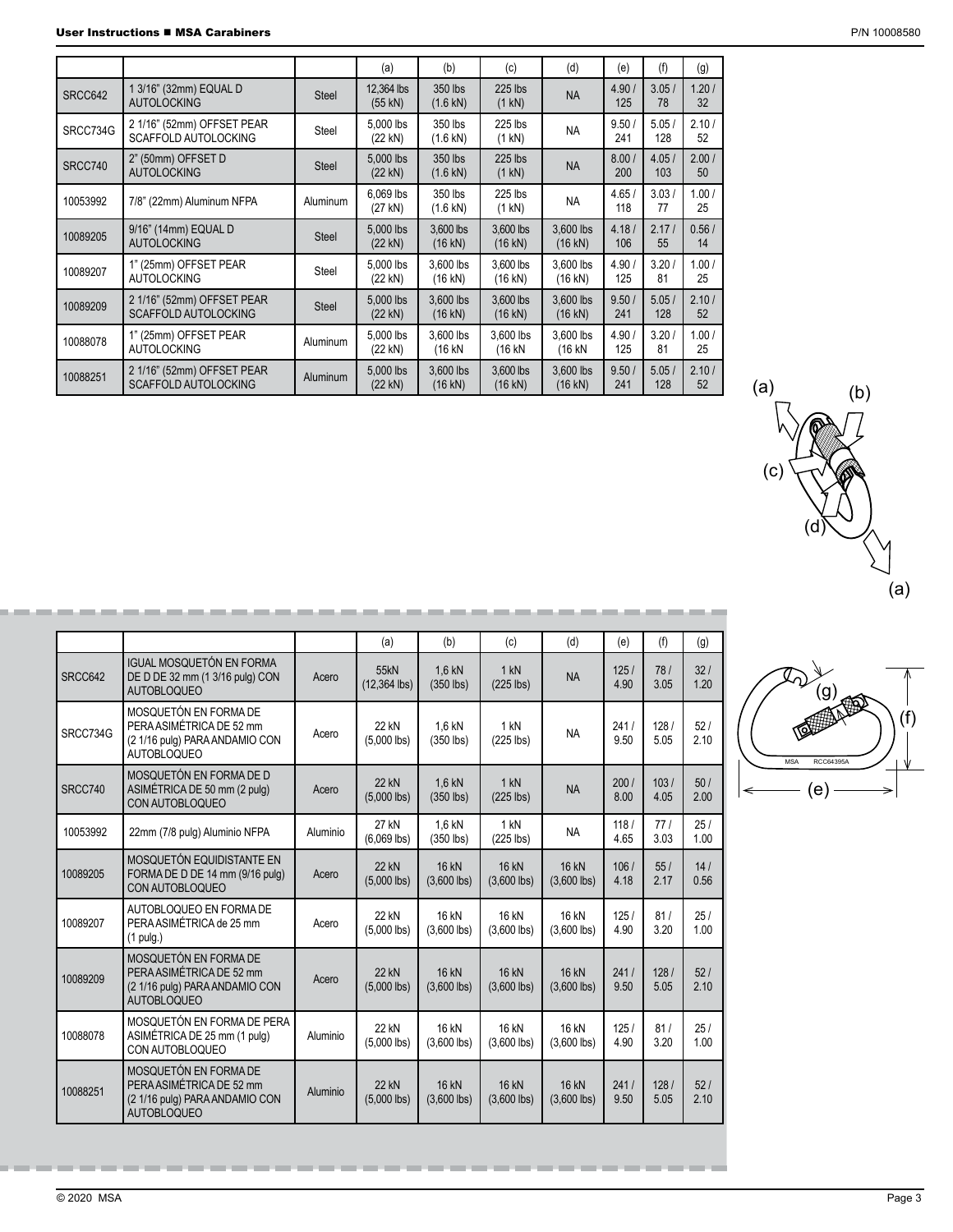# 1.0 CARACTÉRISTIQUES

|         | <b>Description</b>                                          | <b>Matériau</b>  | Résistance nominale |                  |                  |     |            | Largeur<br>(mm/po) | <b>Ouverture</b><br>du taquet<br>(mm/po) |
|---------|-------------------------------------------------------------|------------------|---------------------|------------------|------------------|-----|------------|--------------------|------------------------------------------|
|         |                                                             |                  | (a)                 | (b)              | (c)              | (d) | (e)        | (f)                | (g)                                      |
| 506259  | EN D DÉCENTRÉ AUTOVERROUILLABLE<br>de 22 mm (7/8 po)        | <b>Aluminium</b> | 22 kN (5 000 lbs)   | 1,6 kN (350 lbs) | 1 kN (225 lbs)   | S/O | 112/4.41   | 72/2,83            | 22/0.87                                  |
| 506308  | EN POIRE DÉCENTRÉ<br>AUTOVERROUILLABLE de 50 mm (2 po)      | Acier            | 22 kN (5 000 lbs)   | 1.6 kN (350 lbs) | 1 kN (225 lbs)   | S/O | 222/8.75   | 125/4.94           | 50/2,00                                  |
| 506572  | EN D DÉCENTRÉ AUTOVERROUILLABLE<br>de 22 mm (7/8 po)        | Acier            | 22 kN (5 000 lbs)   | 1.6 kN (350 lbs) | 1 kN (225 lbs)   | S/O | 127/5,00   | 76/3,00            | 22/0.87                                  |
| SRCA613 | EN D DÉCENTRÉ AUTOVERROUILLABLE<br>de 19mm (3/4 po)         | <b>Aluminium</b> | 22 kN (5 000 lbs)   | 1.6 kN (350 lbs) | 1 kN (225 lbs)   | S/O | 86 / 3.37  | 38 / 1.50          | 19/0.75                                  |
| SRCA722 | EN POIRE POUR ÉCHAFAUD<br>AUTOVERROUILLABLE de 50 mm (2 po) | <b>Aluminium</b> | 22 kN (5 000 lbs)   | 1.6 kN (350 lbs) | 1 kN (225 lbs)   | S/O | 241/9.5    | 133/5.25           | 50/2,00                                  |
| SRCA883 | EN POIRE DÉCENTRÉ<br>AUTOVERROUILLABLE de 22 mm (7/8 po)    | <b>Aluminium</b> | 22 kN (5 000 lbs)   | 16 kN (3600 lbs) | 16 kN (3600 lbs) | S/O | 124 / 4.87 | 83/3,25            | 22/0.87                                  |
| SRCC413 | EN D ÉQUIDISTANT<br>AUTOVERROUILLABLE de 14 mm (9/16 po)    | Acier            | 22 kN (5 000 lbs)   | 1,6 kN (350 lbs) | 1 kN (225 lbs)   | S/O | 106/4,18   | 55/2,17            | 14/0.56                                  |
| SRCC641 | EN D ÉQUIDISTANT À BAGUE 32 mm<br>$(13/16 \text{ po})$      | Acier            | 55kN (12 364 lb)    | 1,6 kN (350 lbs) | 1 kN (225 lbs)   | S/O | 125/4,90   | 78/3.05            | 32/1,20                                  |

# 1.0 TEHNIČNI PODATKI

|                | Opis                                                            | <b>Material</b> |                    | Dolžina<br>(mm)<br>palci) | Širina<br>(mm/<br>palci) | Odprtina<br>vratc (mm/<br>palci) |          |          |         |
|----------------|-----------------------------------------------------------------|-----------------|--------------------|---------------------------|--------------------------|----------------------------------|----------|----------|---------|
|                |                                                                 |                 | (a)                | (b)                       | (c)                      | (d)                              | (e)      | (f)      | (g)     |
| 506259         | 22 mm (7/8 palca) SAMOZAPORNA Z<br>ASIMETRIČNO OBLIKO ČRKE D    | Aluminij        | 22 kN (5.000 lbs)  | 1,6 kN (350 lbs)          | 1 kN (225 lbs)           | Ni na<br>voljo                   | 112/4,41 | 72/2,83  | 22/0,87 |
| 506308         | 50 mm (2 palca) SAMOZAPORNA Z<br>ASIMETRIČNO HRUŠKASTO OBLIKO   | Jeklo           | 22 kN (5.000 lbs)  | 1,6 kN (350 lbs)          | 1 kN (225 lbs)           | Ni na<br>voljo                   | 222/8.75 | 125/4.94 | 50/2,00 |
| 506572         | 22 mm (7/8 palca) SAMOZAPORNA Z<br>ASIMETRIČNO OBLIKO ČRKE D    | Jeklo           | 22 kN (5.000 lbs)  | 1,6 kN (350 lbs)          | 1 kN (225 lbs)           | Ni na<br>voljo                   | 127/5,00 | 76/3,00  | 22/0,87 |
| SRCA613        | 19 mm (3/4 palca) SAMOZAPORNA Z OBLIKO<br>ČRKE D                | Aluminij        | 22 kN (5.000 lbs)  | 1.6 kN (350 lbs)          | 1 kN (225 lbs)           | Ni na<br>voljo                   | 86/3,37  | 38/1,50  | 19/0,75 |
| <b>SRCA722</b> | 50 mm (2 palca) SAMOZAPORNA HRUŠKASTA<br>ZA VPETJE NA ODER      | Aluminij        | 22 kN (5.000 lbs)  | 1,6 kN (350 lbs)          | 1 kN (225 lbs)           | Ni na<br>voljo                   | 241/9.5  | 133/5,25 | 50/2,00 |
| SRCA883        | 22 mm (7/8 palca) SAMOZAPORNA Z<br>ASIMETRIČNO HRUŠKASTO OBLIKO | Aluminij        | 22 kN (5.000 lbs)  | 16 kN (3.600 lbs)         | 16 kN (3.600 lbs)        | Ni na<br>voljo                   | 124/4.87 | 83/3,25  | 22/0,87 |
| SRCC413        | 14 mm (9/16 palca) SAMOZAPORNA Z OBLIKO<br>ČRKE D               | Jeklo           | 22 kN (5.000 lbs)  | 1,6 kN (350 lbs)          | 1 kN (225 lbs)           | Ni na<br>voljo                   | 106/4,18 | 55/2,17  | 14/0,56 |
| SRCC641        | 32 mm (1 3/16 palca) Z MATICO IN V OBLIKI<br>ČRKE D             | Jeklo           | 55 kN (12.364 lbs) | 1,6 kN (350 lbs)          | 1 kN (225 lbs)           | Ni na<br>voljo                   | 125/4,90 | 78/3,05  | 32/1,20 |

----------

**COLOR** 

-

--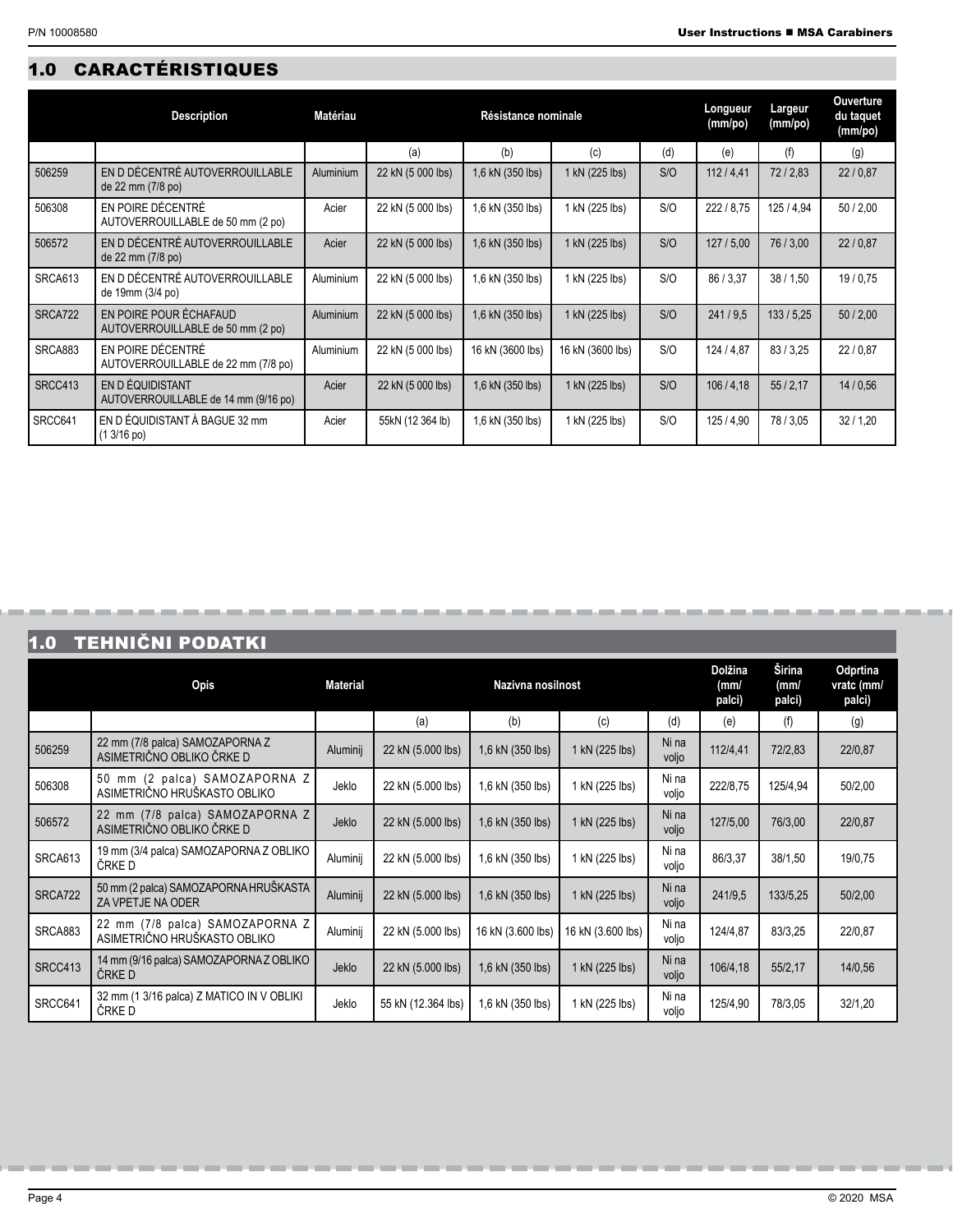$\sim$ -**COLOR COLOR COLOR** -

| User Instructions ■ MSA Carabiners | P/N 10008580 |
|------------------------------------|--------------|
|                                    |              |

|          |                                                                                                           |           | (a)                           | (b)                          | (c)                          | (d)                          | (e)          | (f)          | (g)         |
|----------|-----------------------------------------------------------------------------------------------------------|-----------|-------------------------------|------------------------------|------------------------------|------------------------------|--------------|--------------|-------------|
| SRCC642  | EN D ÉQUIDISTANT<br>AUTOVERROUILLABLE de 32 mm<br>$(13/16 \text{ po})$                                    | Acier     | 55kN<br>$(12364$ lb)          | 1.6 kN<br>$(350$ lbs)        | 1 kN<br>$(225$ lbs)          | S/O                          | 125/<br>4.90 | 78/<br>3,05  | 32/<br>1.20 |
| SRCC734G | EN POIRE DÉCENTRÉ POUR<br>ÉCHAFAUD AUTOVERROUILLABLE<br>de 52 mm (2 1/16 po)                              | Acier     | 22 kN<br>$(5000$ lbs)         | 1.6 kN<br>$(350$ lbs)        | 1 kN<br>$(225$ lbs)          | S/O                          | 241/<br>9.50 | 128/<br>5,05 | 52/<br>2,10 |
| SRCC740  | EN D DÉCENTRÉ<br>AUTOVERROUILLABLE de 50 mm<br>(2 <sub>po</sub> )                                         | Acier     | <b>22 kN</b><br>$(5000$ lbs)  | 1.6 kN<br>$(350$ lbs)        | 1 kN<br>$(225$ lbs)          | S/O                          | 200/<br>8.00 | 103/<br>4,05 | 50/<br>2,00 |
| 10053992 | 22mm (7/8 po) Aluminum NFPA                                                                               | Aluminum  | 27 kN<br>$(6069$ lbs)         | 1.6 kN<br>$(350$ lbs)        | 1 kN<br>$(225$ lbs)          | S/O                          | 118/<br>4.65 | 77/<br>3.03  | 25/<br>1.00 |
| 10089205 | EN D ÉQUIDISTANT<br>AUTOVERROUILLABLE de 14 mm<br>$(9/16$ po)                                             | Acier     | 22 kN<br>$(5000$ lbs)         | <b>16 kN</b><br>$(3600$ lbs) | <b>16 kN</b><br>$(3600$ lbs) | <b>16 kN</b><br>$(3600$ lbs) | 106/<br>4.18 | 55/<br>2,17  | 14/<br>0.56 |
| 10089207 | EN POIRE DÉCENTRÉ<br>AUTOVERROUILLABLE de 25 mm<br>$(1$ po)                                               | Acier     | 22 kN<br>$(5000$ lbs)         | 16 kN<br>$(3600$ lbs)        | 16 kN<br>$(3600$ lbs)        | 16 kN<br>$(3600$ lbs)        | 125/<br>4.90 | 81/<br>3.20  | 25/<br>1.00 |
| 10089209 | EN POIRE DÉCENTRÉ POUR<br>ÉCHAFAUD AUTOVERROUILLABLE<br>de 52 mm (2 1/16 po)                              | Acier     | <b>22 kN</b><br>$(5000$ lbs)  | <b>16 kN</b><br>$(3600$ lbs) | 16 kN<br>$(3600$ lbs)        | 16 kN<br>$(3600$ lbs)        | 241/<br>9,50 | 128/<br>5,05 | 52/<br>2,10 |
| 10088078 | EN POIRE DÉCENTRÉ<br>AUTOVERROUILLABLE de 25mm<br>$(1$ po $)$                                             | Aluminium | 22 kN<br>$(5000$ lbs)         | 16 kN<br>$(3600$ lbs)        | 16 kN<br>$(3600$ lbs)        | 16 kN<br>$(3600$ lbs)        | 125/<br>4.90 | 81/<br>3,20  | 25/<br>1,00 |
| 10088251 | MOSQUETÓN EN FORMA DE<br>PERA ASIMÉTRICA DE 52 mm (2<br>1/16 pulg) PARA ANDAMIO CON<br><b>AUTOBLOQUEO</b> | Aluminio  | <b>22 kN</b><br>$(5,000$ lbs) | <b>16 kN</b><br>$(3600$ lbs) | 16 kN<br>$(3600$ lbs)        | <b>16 kN</b><br>$(3600$ lbs) | 241/<br>9.50 | 128/<br>5.05 | 52/<br>2.10 |

|          |                                                                                                   |          | (a)                           | (b)                           | (c)                    | (d)                           | (e)          | (f)          | (g)         |
|----------|---------------------------------------------------------------------------------------------------|----------|-------------------------------|-------------------------------|------------------------|-------------------------------|--------------|--------------|-------------|
| SRCC642  | 32 mm (1 3/16 palca)<br>SAMOZAPORNA Z OBLIKO<br>ČRKE D                                            | Jeklo    | 55 kN<br>(12.364 lbs)         | $1,6$ kN<br>$(350$ lbs)       | 1 kN<br>$(225$ lbs)    | Ni na voljo                   | 125/<br>4,90 | 78/<br>3,05  | 32/<br>1,20 |
| SRCC734G | 52 mm (2 1/16 palca)<br>SAMOZAPORNA Z ASIMETRIČNO<br>HRUŠKASTO OBLIKO ZA VPETJE<br><b>NA ODER</b> | Jeklo    | 22 kN<br>$(5.000$ lbs)        | 1,6 kN<br>$(350$ lbs)         | 1 kN<br>$(225$ lbs)    | Ni na voljo                   | 241/<br>9.50 | 1281<br>5.05 | 52/<br>2,10 |
| SRCC740  | 50 mm (2 palca) SAMOZAPORNA Z<br>ASIMETRIČNO OBLIKO ČRKE D                                        | Jeklo    | <b>22 kN</b><br>$(5.000$ lbs) | $1,6$ kN<br>$(350$ lbs)       | 1 kN<br>$(225$ lbs)    | Ni na voljo                   | 200/<br>8,00 | 103/<br>4,05 | 50/<br>2,00 |
| 10053992 | 22 mm (7/8 palca) NFPA iz aluminija                                                               | Aluminij | 27 kN<br>$(6.069$ lbs)        | 1,6 kN<br>$(350$ lbs)         | 1 kN<br>$(225$ lbs)    | Ni na voljo                   | 118/<br>4,65 | 77/<br>3,03  | 25/<br>1,00 |
| 10089205 | 14 mm (9/16 palca) SAMOZAPORNA<br>Z OBLIKO ČRKE D                                                 | Jeklo    | <b>22 kN</b><br>$(5.000$ lbs) | <b>16 kN</b><br>$(3.600$ lbs) | 16 kN<br>$(3.600$ lbs) | <b>16 kN</b><br>$(3.600$ lbs) | 106/<br>4,18 | 55/<br>2,17  | 14/<br>0,56 |
| 10089207 | 25 mm (1 palec) SAMOZAPORNA<br>Z ASIMETRIČNO HRUŠKASTO<br><b>OBLIKO</b>                           | Jeklo    | 22 kN<br>$(5.000$ lbs)        | 16 kN<br>$(3.600$ lbs)        | 16 kN<br>$(3.600$ lbs) | 16 kN<br>$(3.600$ lbs)        | 125/<br>4,90 | 81/<br>3.20  | 25/<br>1,00 |
| 10089209 | 52 mm (2 1/16 palca)<br>SAMOZAPORNA Z ASIMETRIČNO<br><b>HRUŠKASTO OBLIKO</b>                      | Jeklo    | 22 kN<br>$(5.000$ lbs)        | <b>16 kN</b><br>$(3.600$ lbs) | 16 kN<br>$(3.600$ lbs) | 16 kN<br>$(3.600$ lbs)        | 241/<br>9,50 | 1281<br>5,05 | 52/<br>2,10 |
| 10088078 | 25 mm (1 palec) SAMOZAPORNA<br>Z ASIMETRIČNO HRUŠKASTO<br><b>OBLIKO</b>                           | Aluminij | 22 kN<br>$(5.000$ lbs)        | 16 kN<br>$(3.600$ lbs)        | 16 kN<br>$(3.600$ lbs) | 16 kN<br>$(3.600$ lbs)        | 125/<br>4.90 | 81/<br>3,20  | 25/<br>1,00 |
| 10088251 | 52 mm (2 1/16 palca)<br>SAMOZAPORNA Z ASIMETRIČNO<br>HRUŠKASTO OBLIKO                             | Aluminij | <b>22 kN</b><br>$(5.000$ lbs) | <b>16 kN</b><br>$(3.600$ lbs) | 16 kN<br>$(3.600$ lbs) | <b>16 kN</b><br>$(3.600$ lbs) | 241/<br>9,50 | 128/<br>5,05 | 52/<br>2,10 |

**COLOR** --**COLOR** 

© 2020 MSA Page 5



(a)

(c)

€

 $(a)$  (b)

(d)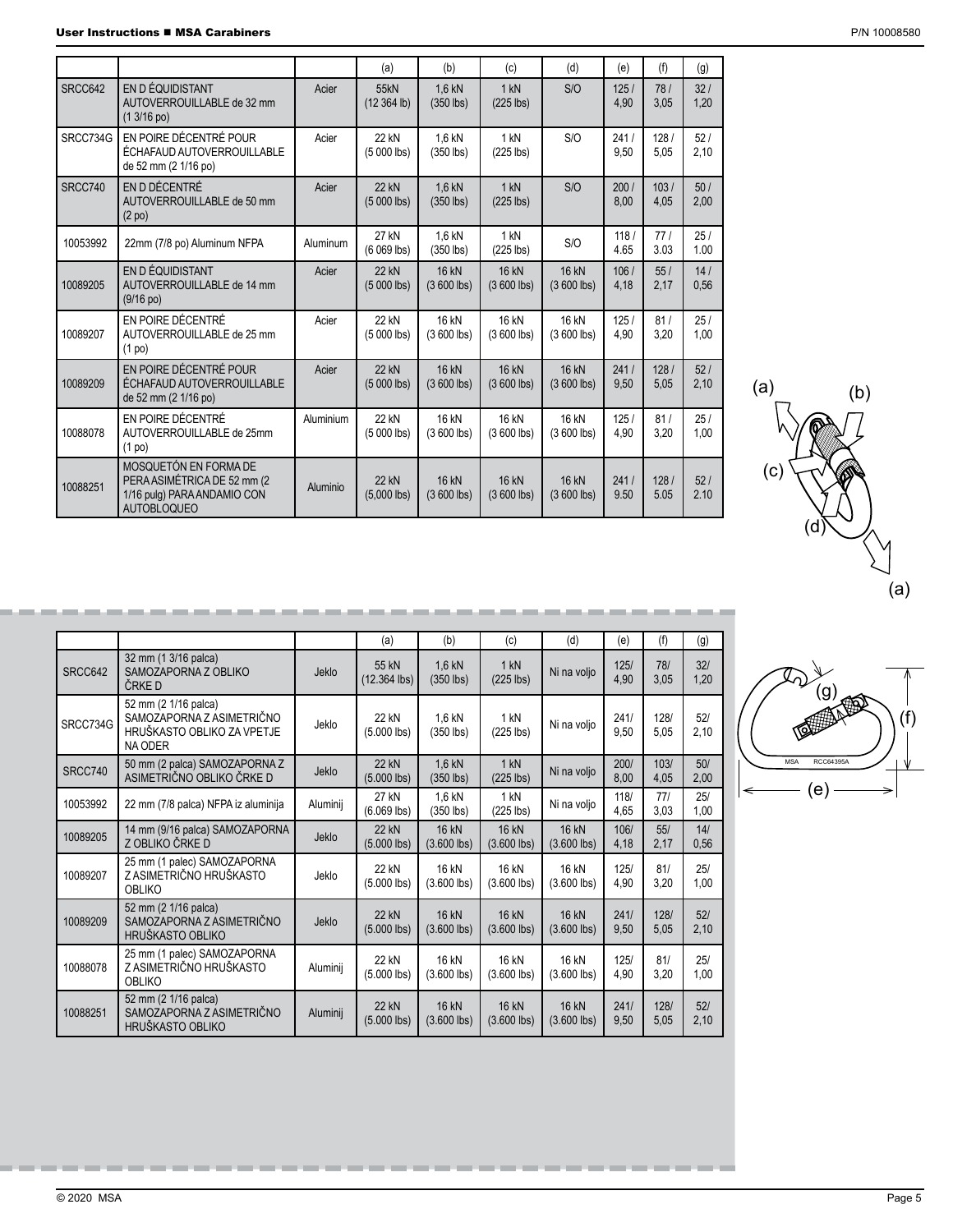#### P/N 10008580 User Instructions MSA Carabiners

|          |                                                 |              | (a)               | (b)               | (C)               | (d)                    | (e)        | (f)       | (g)       |
|----------|-------------------------------------------------|--------------|-------------------|-------------------|-------------------|------------------------|------------|-----------|-----------|
| 10127669 | ' (25mm) OFFSET PEAR AUTOLOCKING<br>TRIPLE LOCK | <b>Steel</b> | 5,000 lbs (22 kN) | 3,600 lbs (16 kN) | 3,600 lbs (16 kN) | 3,600 lbs<br>$(16$ kN) | 4.90 / 125 | 3.20 / 81 | 1.00 / 25 |
| 10145057 | 2" (51 mm) SCAFFOLD PEAR<br><b>AUTOLOCKING</b>  | Aluminum     | 5.000 lbs (22 kN) | 3.600 lbs (16 kN) | 3,600 lbs (16 kN) | 3,600 lbs<br>$(16$ kN) | 8.07 / 205 | 5.125/130 | 2.00 / 51 |
| 10214124 | " (25mm) OFFSET PEAR AUTOLOCKING                | <b>Steel</b> | 5,000 lbs (22 kN) | 3,600 lbs (16 kN) | 3,600 lbs (16 kN) | 3,600 lbs<br>$(16$ kN) | 4.90 / 125 | 3.20 / 81 | 1.00 / 25 |

Compliance: OSHA, ANSI Z359.12, ANSI A10.32-2004, CSA Z259.12, EN 362:2004/A

The product may comply with the standards shown. See product for specific compliance notifications. Those designated with a certification mark are listed with the corresponding agency as compliant to at least one of the standards shown.

# 2.0 TRAINING

Purchasers of MSA Carabiners must ensure that users are familiar with the User Instructions and are trained by a competent person in:

**●** workplace hazard identification, evaluation and control

- **●** selection, inspection, use, storage and maintenance
- **●** usage planning including calculation of free and total fall distance; maximum arresting force
- **●** compatibility and selection of anchorage/anchorage connectors including connection to help prevent accidental disengagement (rollout)
- **●** proper lanyard/harness connection locations
- **●** evacuation and rescue planning and implementation
- **●** consequences of improper use

#### **For Confined Space applications:**

**●** See OSHA 29 CFR 1910.146 and ANSI Z117.1.

Periodically (at least annually) assess effectiveness of training and determine the need for retraining or additional training. Contact MSA for training information.

# 3.0 DESCRIPTION

A carabiner is a connector component used in a personal fall arrest system. The carabiner consists of trapezoid or oval shaped body with a closed gate that automatically closes when released.

|          |                                                                                                   |          | (a)                    | (b)               | (C)               | (d)                  | (e)        | (f)       | (g)     |
|----------|---------------------------------------------------------------------------------------------------|----------|------------------------|-------------------|-------------------|----------------------|------------|-----------|---------|
| 10127669 | BLOQUEO TRIPLE CON MOSQUETÓN EN<br>FORMA DE PERA ASIMÉTRICA de 25 mm<br>(1 pulg.) CON AUTOBLOQUEO | Acero    | 22 kN<br>$(5,000$ lbs) | 3,600 lbs (16 kN) | 3,600 lbs (16 kN) | 3,600 lbs<br>(16 kN) | 125/4.90   | 81/3.20   | 25/1.00 |
| 10145057 | MOSQUETÓN EN FORMA DE PERA<br>ASIMÉTRICA DE 51 mm (2 pulg.) CON<br>AUTOBLOQUEO                    | Aluminio | 22 kN<br>$(5,000$ lbs) | 3,600 lbs (16 kN) | 3,600 lbs (16 kN) | 3,600 lbs<br>(16 kN) | 205 / 8.07 | 130/5.125 | 51/2.00 |
| 10214124 | AUTOBLOQUEO EN FORMA DE PERA<br>ASIMÉTRICA de 25 mm (1 pulg.)                                     | Acero    | 22 kN<br>$(5,000$ lbs) | 3,600 lbs (16 kN) | 3,600 lbs (16 kN) | 3,600 lbs<br>(16 kN) | 125/4.90   | 81/3.20   | 25/1.00 |

Cumplimiento: OSHA, ANSI Z359.12, ANSI A10.32-2004, CSA Z259.12, EN 362:2004/A

Este producto puede cumplir con los estándares mostrados. Consulte el producto para obtener las notificaciones de cumplimiento específicas. Aquéllos designados con una marca de certificación cuentan con la aprobación de la agencia correspondiente y cumplen con por lo menos una de las normas que se muestran.

# 2.0 CAPACITACIÓN

Los compradores de los mosquetones MSA deberán asegurarse de que los usuarios se familiaricen con las instrucciones para el usuario y que sean capacitados por una persona competente en:

**●** identificación, evaluación y control de peligros en el lugar de trabajo

- selección, inspección, uso, almacenamiento y mantenimiento
- planificación del uso que incluye el cálculo de la distancia de caída libre y total; fuerza máxima de detención
- compatibilidad y selección de anclajes/conectores de anclaje que incluye la conexión para evitar el desenganche accidental (que se desenrolle)
- puntos de conexión apropiados para cuerda amortiguadora/arnés
- planificación e implementación de evacuación y rescate

● consecuencias del uso indebido

#### **Para aplicaciones en espacios cerrados:**

**●** Consulte las normas OSHA 29 CFR 1910.146 y ANSI Z117.1.

Periódicamente (por lo menos una vez al año) evalúe la efectividad de la capacitación y determine la necesidad de volver a capacitar o de ofrecer capacitación adicional. Comuníquese con MSA para obtener información sobre capacitación.

# 3.0 DESCRIPCIÓN

El mosquetón es un componente conector que se utiliza en un sistema personal para detención de caídas. Los mosquetones consisten en un cuerpo trapezoide u ovalado con puerta cerrada que se cierra automáticamente cuando se suelta.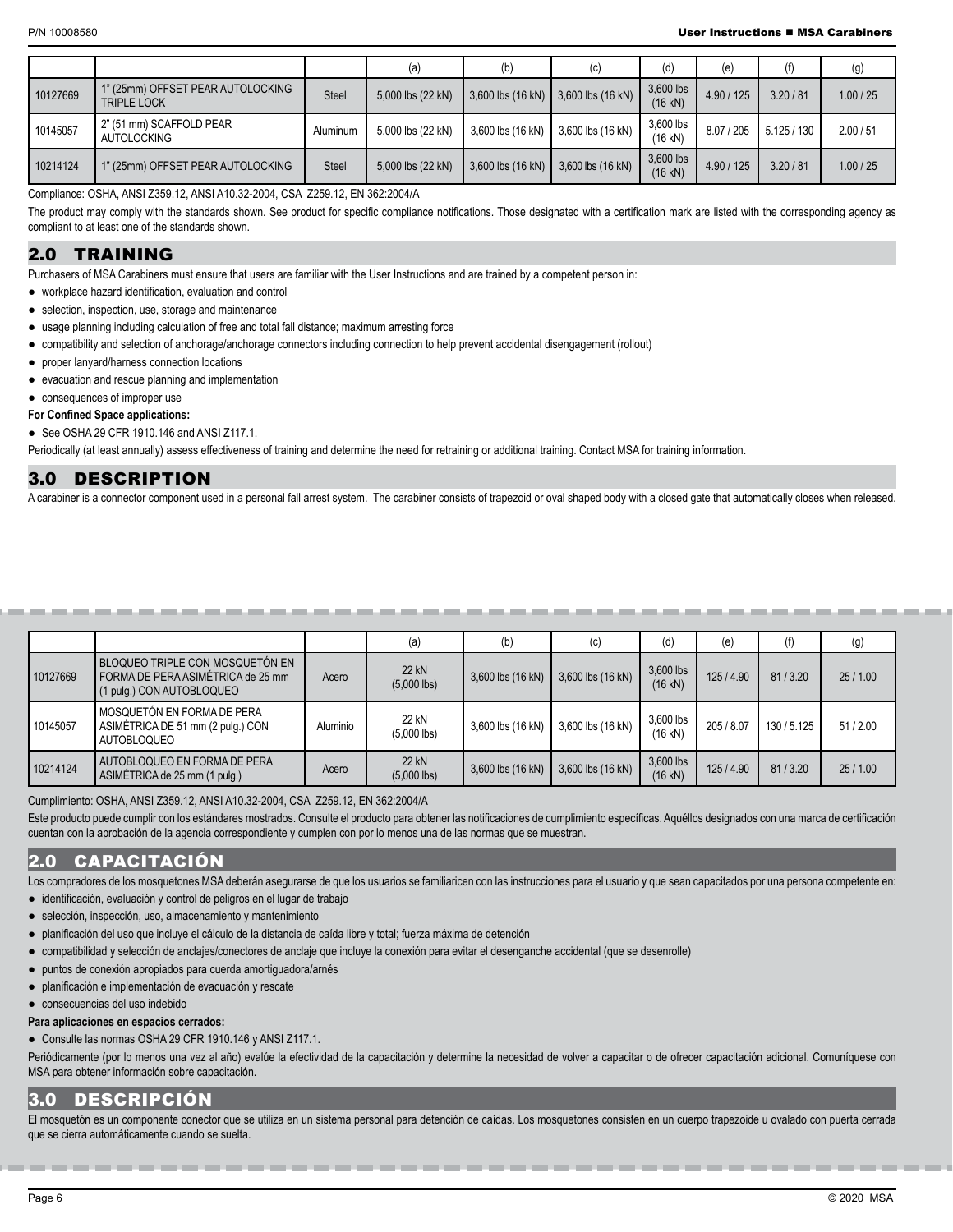# 4.0 SELECTION AND APPLICATIONS

# 4.1 PURPOSE OF AN MSA CARABINER

The carabiner is used to connect elements of a fall arrest system together. It may also be used in rescue, retrieval, evacuation and confined space entry/exit operations.

# 4.2 PHYSICAL LIMITATIONS

The carabiner is designed for one user whose weight, including clothing, tools, and other user-borne objects is less than or equal to 400 lbs (181 kg). Users with muscular, skeletal, or other physical conditions that could reduce the ability to withstand fall-arrest shock loads or prolonged suspension should consult a physician before using. Pregnant women and minors must never use the carabiner.

# 4.3 ENVIRONMENT

Chemical hazards, heat and corrosion may damage the carabiner. More frequent formal inspections are required in environments with chemical hazards, heat and corrosion. Do not use in environments with temperatures greater than 185°F (85°C). Use caution when working around electrical hazards, moving machinery, abrasive surfaces, and sharp edges.

# 5.0 SYSTEM REQUIREMENTS

# 5.1 COMPATIBILITY OF SYSTEM PARTS

#### 5.1.1 COMPATIBILITY OF COMPONENTS AND SUBSYSTEMS

MSA carabiners are designed to be used with MSA approved components and connecting subsystems. Use of MSA carabiners with products made by others that are not approved in writing by MSA may adversely affect the functional compatibility between system parts and the safety and reliability of the complete system. Connecting subsystems must be suitable for use in the application (e.g. fall arrest or restraint). MSA produces a complete line of connecting subsystems for each application. Contact MSA for further information. Refer to the manufacturer's instructions supplied with the component or connecting subsystem to determine suitability. For fall arrest applications using the carabiners, the maximum fall arrest force must not exceed 1,800 Lbs (8 kN). Contact MSA with any questions regarding compatibility of equipment used with the carabiner.

#### 5.1.2 COMPATIBILITY OF CONNECTORS

Connectors, such as D-Rings, snaphooks, and carabiners, must be rated at 5,000 Lbs (22 kN) minimum breaking strength. MSA connectors meet this requirement. Connecting hardware must be compatible in size, shape, and strength. Non-compatible connectors may accidentally disengage ("rollout"). Always verify compatibility of the connecting snap hook or carabiner with harness D-Ring or anchorage connector. Verify compatibility by ensuring the gate of the carabiner can not be loaded during use.

# 4.0 SELECCIÓN Y APLICACIONES

# 4.1 FINALIDAD DEL MOSQUETÓN MSA

El mosquetón se utiliza para conectar elementos entre sí en un sistema personal para detención de caídas. También se puede utilizar en el rescate, recuperación, evacuación y operaciones de entrada/salida en espacios cerrados.

# 4.2 LIMITACIONES FÍSICAS

El mosquetón ha sido diseñado para ser usado por una persona cuyo peso total combinado, lo cual incluye ropa, herramientas y demás objetos portados por el usuario sea igual o menor a 181 kg (400 lb). Los usuarios que padezcan trastornos musculares, óseos u otros trastornos físicos que pueden disminuir la capacidad de una persona para soportar las cargas de choque que se ejercen durante la detención de una caída o por una suspensión prolongada deberán consultar a un médico antes de usarla. El mosquetón nunca deberá ser usado por menores de edad ni por mujeres embarazadas.

# 4.3 AMBIENTE

Los productos químicos nocivos, el calor y la corrosión pueden dañar el mosquetón. Se requieren inspecciones formales más frecuentes en ambientes con peligros por sustancias químicas, calor y corrosión. No lo utilice en ambientes con temperaturas que superen los 85 °C (185 °F). Tenga cuidado al trabajar cerca de condiciones eléctricas peligrosas, maquinaria en movimiento, superficies abrasivas y bordes afilados.

# 5.0 REQUISITOS DEL SISTEMA

# 5.1 COMPATIBILIDAD DE LAS PIEZAS DEL SISTEMA

#### 5.1.1 COMPATIBILIDAD DE COMPONENTES Y SUBSISTEMAS

Los mosquetones han sido diseñados para ser utilizados con componentes y subsistemas de conexión aprobados por MSA. El uso de los mosquetones MSA con productos de otros fabricantes no aprobados por escrito por MSA, podría afectar negativamente la compatibilidad funcional entre los componentes del sistema, así como la seguridad y confiabilidad de todo el sistema. Los subsistemas de conexión deberán ser los apropiados para la aplicación (por ejemplo, detención de caídas o sujeción). MSA produce una línea completa de subsistemas de conexión para cada aplicación. Comuníquese con MSA para obtener más información. Refiérase a las instrucciones del fabricante provistas con el componente o el subsistema de conexión a fin de determinar su grado de adecuación. En las aplicaciones de detención de caídas que incluyan el mosquetón, la fuerza máxima de detención de caídas no deberá superar los 8 kN (1,800 lbs). Comuníquese con MSA en caso de tener dudas respecto a la compatibilidad del equipo utilizado con la cuerda amortiguadora.

#### 5.1.2 COMPATIBILIDAD DE LOS CONECTORES

Los conectores, como los anillos en D, ganchos de seguridad y mosquetones, deberán tener una clasificación mínima de resistencia a la rotura de 22 kN (5,000 lbs). Los conectores de MSA cumplen con este requisito. Los herrajes de conexión deberán ser compatibles en tamaño, forma y resistencia. Los conectores no compatibles podrían desengancharse (desenrollarse) accidentalmente. Verifique siempre la compatibilidad del gancho de seguridad o mosquetón de conexión con el anillo en D del arnés o del conector de anclaje. Verifique la compatibilidad, asegurándose de que la puerta del mosquetón no se pueda cargar durante el uso.

-------------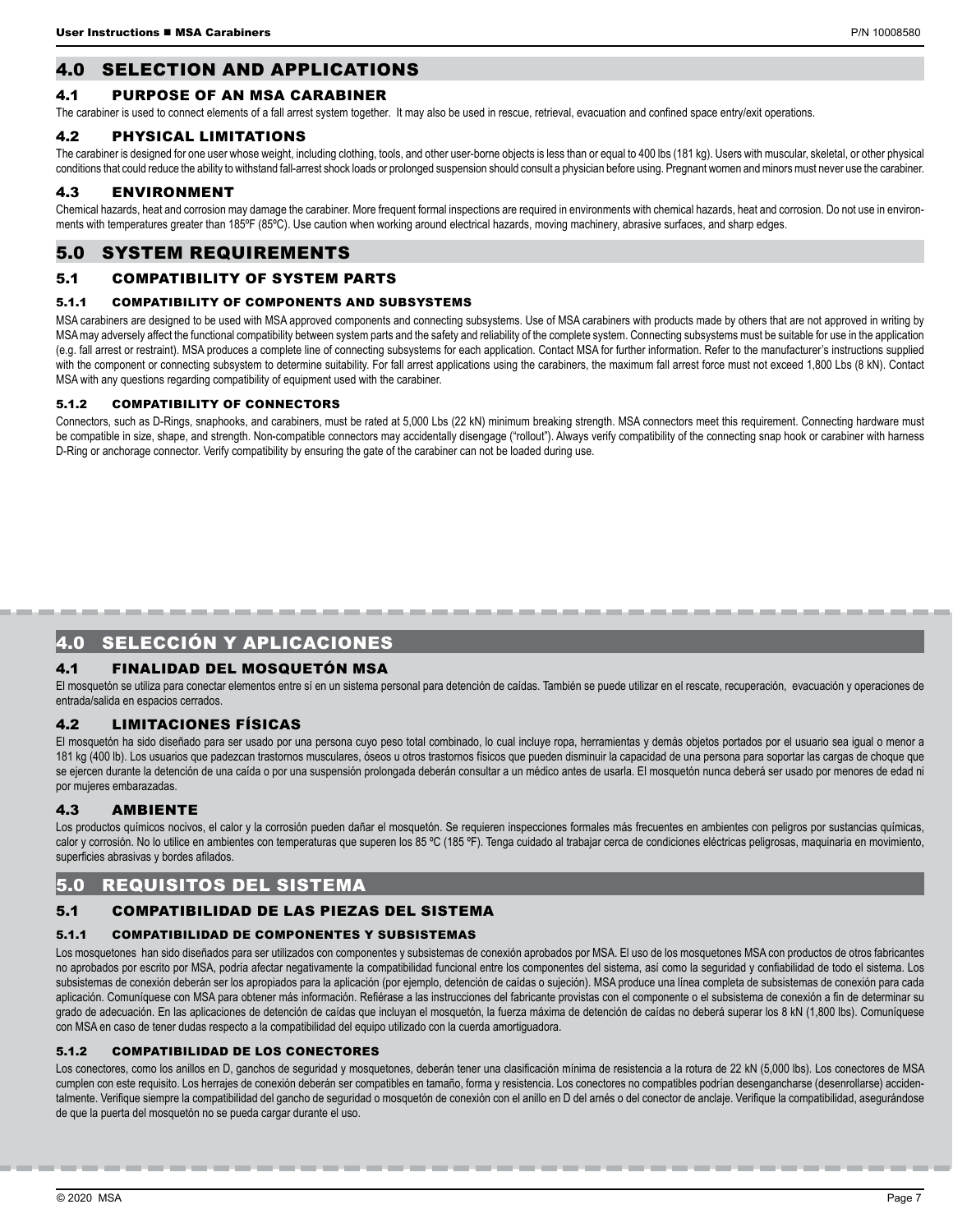|          |                                                                                 |           | (a)                          | (b)                   | (c)                          | (d)                          | (e)        | (f)       | (g)     |
|----------|---------------------------------------------------------------------------------|-----------|------------------------------|-----------------------|------------------------------|------------------------------|------------|-----------|---------|
| 10127669 | EN POIRE DÉCENTRÉ<br>AUTOVERROUILLABLE À TRIPLE<br>VERROUILLAGE de 25 mm (1 po) | Acier     | 22 kN<br>$(5000$ lbs)        | 16 kN<br>$(3600$ lbs) | 16 kN<br>$(3600$ lbs)        | <b>16 kN</b><br>$(3600$ lbs) | 125/4.90   | 81/3.20   | 25/1,00 |
| 10145057 | EN POIRE POUR ÉCHAFAUD<br>AUTOVERROUILLABLE de 51 mm (2 po)                     | Aluminium | 22 kN<br>$(5000$ lbs)        | 16 kN<br>$(3600$ lbs) | 16 kN<br>$(3600$ lbs)        | 16 kN<br>$(3600$ lbs)        | 205 / 8.07 | 130/5.125 | 51/2,00 |
| 10214124 | EN POIRE DÉCENTRÉ<br>AUTOVERROUILLABLE de 25 mm (1 po)                          | Acier     | <b>22 kN</b><br>$(5000$ lbs) | 16 kN<br>$(3600$ lbs) | <b>16 kN</b><br>$(3600$ lbs) | <b>16 kN</b><br>$(3600$ lbs) | 125/4.90   | 81/3.20   | 25/1,00 |

Normes : OSHA, ANSI Z359.12, ANSI A10.32-2004, CSA Z259.12, EN 362:2004/A

Le produit peut être conforme aux normes indiquées. Voir le produit pour obtenir les avis de conformité spécifiques. Ceux qui comportent une marque de certification sont listés auprès des agences correspondantes comme conformes à au moins une des normes indiquées.

# 2.0 FORMATION

Les acheteurs des mousquetons MSA doivent s'assurer que les utilisateurs connaissent à fond les instructions d'utilisation et ont été formés par une personne compétente pour effectuer les procédures suivantes:

- **●** identification, évaluation et contrôle des dangers en milieu de travail;
- sélection, inspection, utilisation, entreposage et entretien;
- planification de l'utilisation, incluant le calcul de la distance de chute libre et de chute totale; la force d'arrêt maximale;
- compatibilité et sélection des ancrages/connecteurs d'ancrage incluant les raccords qui préviennent le décrochage accidentel;
- emplacements appropriés des raccords de cordon/harnais;
- planification et mise en application des plans d'évacuation et de sauvetage;
- conséquences découlant d'une mauvaise utilisation;

#### **Pour les applications dans un espace restreint :**

**●** Voir les normes OSHA 29 CFR 1910.146 et ANSI Z117.1.

Vérifier régulièrement (au moins une fois par an) l'efficacité de la formation et évaluer la nécessité d'offrir un recyclage ou une formation supplémentaire. Veuillez contacter MSA pour obtenir plus de détails sur les programmes de formation.

# 3.0 DESCRIPTION

Un mousqueton est un connecteur d'ancrage utilisé avec un dispositif antichute personnel. Le mousqueton est un dispositif trapézoïde ou ovale muni d'un taquet fermé qui se referme automatiquement lorsqu'il est relâché.

|          |                                                                                        |          | (a)               | (b)               | (c)               | (d)               | (e)      |           | (g)     |
|----------|----------------------------------------------------------------------------------------|----------|-------------------|-------------------|-------------------|-------------------|----------|-----------|---------|
| 10127669 | 25 mm (1 palec)<br>SAMOZAPORNA Z<br>ASIMETRIČNO HRUŠKASTO<br>OBLIKO S TROJNIM ZAKLEPOM | Jeklo    | 22 kN (5.000 lbs) | 16 kN (3.600 lbs) | 16 kN (3.600 lbs) | 16 kN (3.600 lbs) | 125/4,90 | 81/3,20   | 25/1,00 |
| 10145057 | 51 mm (2 palca) SAMOZAPORNA<br>HRUŠKASTAZA VPETJE NA ODER                              | Aluminij | 22 kN (5.000 lbs) | 16 kN (3.600 lbs) | 16 kN (3.600 lbs) | 16 kN (3.600 lbs) | 205/8.07 | 130/5,125 | 51/2,00 |
| 10214124 | 25 mm (1 palec)<br>SAMOZAPORNA Z<br>ASIMETRIČNO HRUŠKASTO<br><b>OBLIKO</b>             | Jeklo    | 22 kN (5.000 lbs) | 16 kN (3.600 lbs) | 16 kN (3.600 lbs) | 16 kN (3.600 lbs) | 125/4,90 | 81/3,20   | 25/1,00 |

Skladnost: OSHA, ANSI Z359.12, ANSI A10.32-2004, CSA Z259.12, EN 362:2004/A

Izdelek je morda skladen z navedenimi standardi. Glejte izdelek glede posebnih zaznamkov o skladnosti. Izdelki s certifikacijsko oznako so navedeni z ustrezno agencijo in so skladni z najmanj enim od prikazanih standardov.

# 2.0 USPOSABLJANJE

Kupec vponk MSA mora poskrbeti, da so uporabniki seznanjeni z navodili za uporabo in usposobljeni pri strokovni osebi na teh področjih:

**●** prepoznavanje, ocena in obvladovanje nevarnosti na delovnem mestu,

- **●** izbor, pregled, uporaba, skladiščenje in vzdrževanje,
- **●** načrtovanje uporabe vključno z izračunom razdalje prostega pada in celotnega pada; največja zaustavitvena sila,
- **●** združljivost in izbor sidrišča/sidriščnih zank vključno s povezavo za preprečevanje nenamernega odpiranja,
- **●** ustrezna mesta za pritrditev varovalne vrvi/varovalnega pasu,
- **●** načrtovanje in izvedba evakuacije in reševanja,
- **●** posledice napačne uporabe.

**Za uporabo v ozkih prostorih:**

**●** Glejte OSHA 29 CFR 1910.146 in ANSI Z117.1.

Redno (najmanj enkrat na leto) ocenjujte učinkovitost usposabljanja in prepoznajte potrebo po ponovnem ali dodatnem usposabljanju. Za informacije o usposabljanju se obrnite na MSA.

# 3.0 OPIS

Vponka je povezovalni element, ki se uporablja s sistemom za zaustavitev padca. Vponka je sestavljenega iz trapezoidnega ali ovalnega telesa z zaprtimi vratci, ki se samodejno zaprejo, ko jih spustite.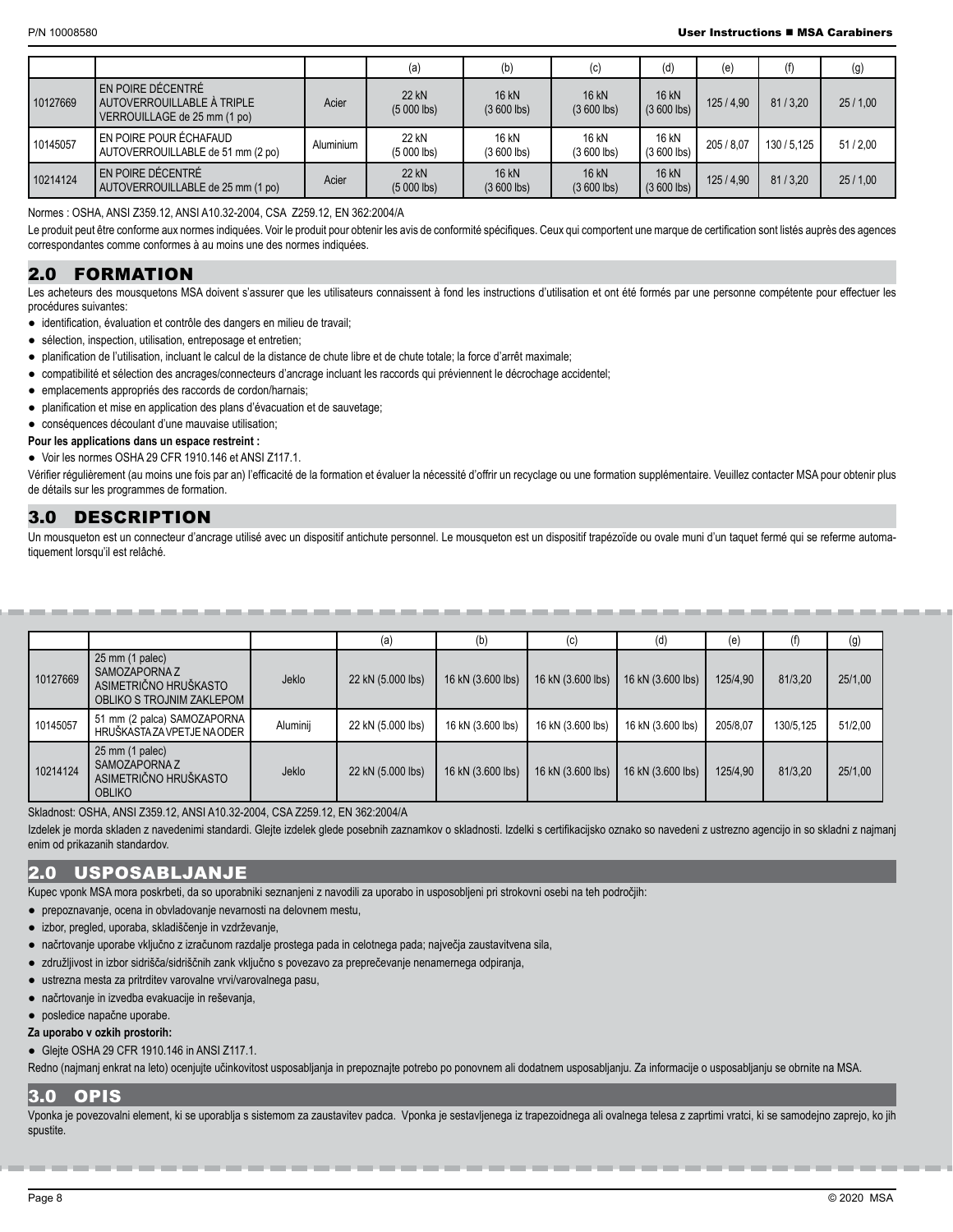# 4.0 SÉLECTION ET APPLICATIONS

# 4.1 FONCTION D'UN MOUSQUETON MSA

Le mousqueton est utilisé pour raccorder des éléments d'un dispositif antichute personnel. Il peut également être utilisé pour effectuer un sauvetage, un retrait, une évacuation et **pour entrer ou sortir d'un espace restreint.**

# 4.2 LIMITES PHYSIQUES

Le mousqueton est conçu pour être utilisé par une personne dont le poids, incluant les vêtements, les outils et autres objets portés par l'utilisateur, est inférieur ou égal à 181 kg (400 lb). Les personnes présentant des problèmes musculaires, osseux ou d'autres problèmes physiques pouvant réduire leur capacité à résister aux charges de choc lors de l'arrêt de la chute ou à une suspension prolongée doivent consulter un médecin avant de s'en servir. Les femmes enceintes et les mineurs ne doivent jamais utiliser le mousqueton.

# 4.3 ENVIRONNEMENT

Les produits chimiques, la chaleur et la corrosion peuvent endommager le mousqueton. Des inspections formelles plus fréquentes sont exigées dans des environnements où sont présents des produits chimiques, et des dangers reliés à la chaleur et à la corrosion. Ne pas utiliser le mousqueton lorsque la température ambiante dépasse 85 °C (185 °F). Faire preuve de prudence en travaillant près de sources d'électricité, d'équipements mobiles et de rebords acérés.

# 5.0 EXIGENCES DU DISPOSITIF

# 5.1 COMPATIBILITÉ DES ÉLÉMENTS DU DISPOSITIF

#### 5.1.1 COMPATIBILITÉ DES COMPOSANTS ET DES SOUS-SYSTÈMES

Les mousquetons MSA sont concus pour être utilisés avec les composants et sous-systèmes de raccordement MSA approuvés. L'utilisation de mousquetons MSA avec des produits fabriqués par d'autres entreprises et qui ne sont pas approuvés par écrit par MSA peut nuire à la compatibilité fonctionnelle des parties du dispositif et compromettre la sécurité et la fiabilité de l'ensemble du dispositif. Les sous-systèmes de raccordement doivent être appropriés pour l'application en question (par exemple, l'arrêt de la chute ou la contrainte). MSA fabrique une ligne complète de soussystèmes de raccordement pour chaque application. Veuillez contacter MSA pour obtenir des informations supplémentaires. Consulter les instructions du fabricant fournies avec le composant ou le sous-système de raccordement pour en déterminer la pertinence. La force de protection antichute maximale pour toutes les applications antichute utilisant le mousqueton ne doit pas dépasser 8 kN (1 800 lbs). Veuillez contacter MSA si vous avez des questions sur la compatibilité de l'équipement utilisé avec le mousqueton.

#### 5.1.2 COMPATIBILITÉ DES RACCORDS

Les raccords, comme les anneaux en D, les crochets à ressorts et les mousquetons, doivent avoir une résistance minimale à la rupture de 22 kN (5 000 lbs). Les raccords MSA répondent à cette exigence. Les caractéristiques du matériel de raccordement (dimensions, forme, résistance) doivent être adaptées à celles des autres pièces. Les raccords non compatibles peuvent se décrocher accidentellement. Toujours vérifier la compatibilité du crochet à ressorts ou du mousqueton de raccordement avec l'anneau en D du harnais ou le connecteur d'ancrage. Vérifier la compatibilité en s'assurant que le taquet du mousqueton ne peut pas être chargé pendant l'utilisation.

# 4.0 IZBOR IN NAČINI UPORABE

# 4.1 NAMEN VPONKE MSA

Vponka se uporablja za povezovanje elementov sistema za zaustavitev padca. Lahko se uporablja tudi v reševalnih in evakuacijskih intervencijah ter ob stopanju v ozki prostor in iz njega.

#### 4.2 TELESNE OMEJITVE

Vponka se uporablja za eno osebo z največjo maso, vključno z oblačili, orodjem in drugimi predmeti na uporabniku, 181 kg (400 lbs). Uporabnik s kakršnim koli telesnim stanjem, ki bi lahko zmanjšalo vzdržljivost ob delovanju sile zaustavitve padca ali ob daljšem visenju, se mora pred uporabo posvetovati z zdravnikom. Nosečnice in mladoletne osebe ne smejo nikoli uporabiti vponke.

#### 4.3 OKOLJE

Kemične nevarnosti, vročina in rja lahko poškodujejo vponko. Okolje z izpostavljenostjo kemičnim nevarnostim, vročini ali rji zahteva pogostejše uradne preglede. Ne uporabite v okolju s temperaturo nad 85 ºC (185 ºF). Bodite previdni v bližini električne napeljave, gibljivih strojnih delov, abrazivnih površin in ostrih robov.

# 5.0 SISTEMSKE ZAHTEVE

# 5.1 ZDRUŽLJIVOST SISTEMSKIH DELOV

#### 5.1.1 ZDRUŽLJIVOST SESTAVNIH DELOV IN PODSISTEMOV

Vponke MSA so predvidene za uporabo s sestavnimi deli in povezovalnimi sistemi, ki jih potrdi MSA. Uporaba vponk MSA z izdelki drugih proizvajalcev, ki jih MSA ne potrdi pisno, lahko neželeno vpliva na delovno združljivost sistemskih delov z varnostjo in zanesljivostjo celotnega sistema. Povezovalni podsistemi morajo biti primerni za namen uporabe, denimo za zaustavitev padca. MSA ponuja celovito linijo povezovalnih podsistemov za vsak namen uporabe. Za več informacij se obrnite na MSA. Glejte proizvajalčeva navodila, ki so priložena sestavnemu delu ali povezovalnemu podsistemu, in se prepričajte o ustreznosti. Za zaustavitev padca z vponkami največja sila zaustavitve padca ne sme preseči 8 kN (1.800 lbs). Če imate vprašanja o združljivosti opreme, ki jo želite uporabiti z vponko, se obrnite na MSA.

#### 5.1.2 ZDRUŽLJIVOST KONEKTORJEV

Konektorji, denimo obročki D, kavlji in vponke, morajo vzdržati najmanj 22 kN (5.000 lbs). Konektorji MSA so skladni s to vrednostjo. Povezovalno okovje mora biti združljivo po velikosti, obliki in nosilnosti. Nezdružljivi konektorji se lahko nenamerno odprejo. Vedno preverite združljivost kavlja ali vponke s sidriščno zanko ali obročkom D na varovalnem pasu. Združljivost preverite tako, da se prepričate, da vratca vponke med uporabo ne morejo biti obremenjena.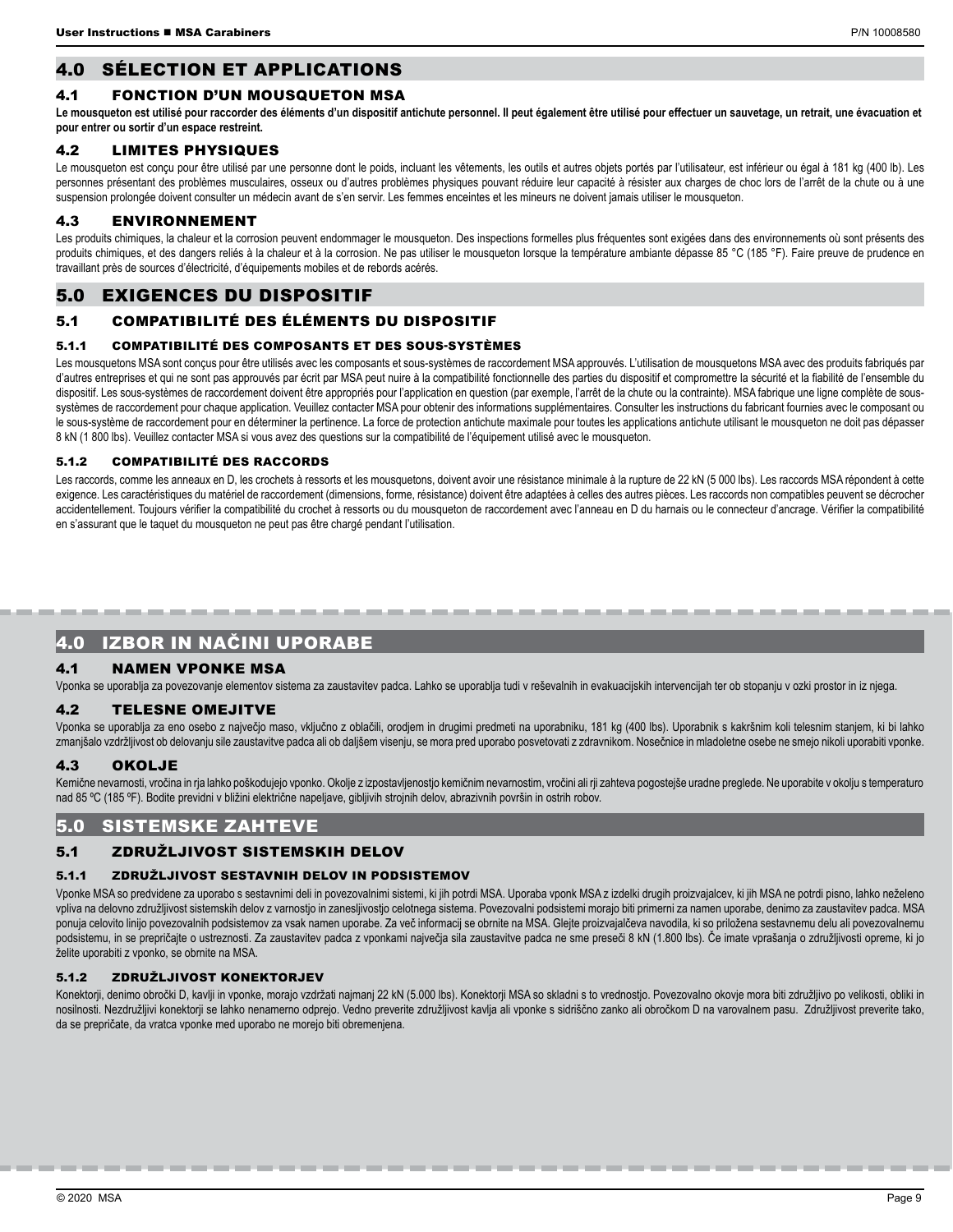# 5.1.3

Use only self-closing, self-locking snaphooks and carabiners to reduce the possibility of rollout. Do not use snaphooks or connectors that will not completely close when attached.

**●** Do not connect snaphooks and carabiners to each other. **●** Do not connect more than one (1) carabiner to a D-ring.

**●** Connect ONLY carabiners with a Minimum Gate Strength of 3600 lbs (16 kN) directly to a horizontal lifeline

# 5.2 ANCHORAGES AND ANCHORAGE CONNECTORS

Personal fall arrest system anchorages and connectors must be capable of supporting a static load, applied in each direction permitted by the system, of at least:

(a) Two (2) times the maximum arrest force permitted on the system when certification exists

(b) 5,000 lb (22.2 kN) when uncertified

When more than one personal fall arrest system is attached to an anchorage, the anchorage strengths set forth in (a) and (b) above shall be multiplied by the number of personal fall arrest systems attached to the anchorage.

# 6.0 PLANNING THE USE OF SYSTEMS

# 6.1 RESCUE AND EVACUATION

The user must have a rescue plan and the means at hand to implement it. The plan must take into account equipment and special training necessary to effect prompt rescue under all foreseeable conditions. For confined space rescue, see OSHA regulation 1910.146 and ANSI Z117.1

# 7.0 USE

# 7.1 CONNECTION

#### 7.1.1. CHOOSING CARABINER

Choose the appropriate carabiner for the application. Carabiners which are to be fitted in eyes or predrilled holes must be chosen so that the hole diameter is marginally larger than the carabiner jaw width. Consideration must also be given to hole center distance from the edge and thickness of material. These measurements must be compatible with the jaw opening of the carabiner gate. Match the carabiner size with the girth of the supporting member.

#### 7.1.2. HOLDING CARABINER

Hold carabiner with spine in the palm of the hand and thumb/ forefinger resting on the gate sleeve.

#### 5.1.3

Sólo utilice ganchos de seguridad y mosquetones de cierre y bloqueo automáticos para reducir la posibilidad de que se desenrolle. No use ganchos de seguridad ni conectores que no cierren completamente cuando estén conectados.

-------------------------------

- No conecte ganchos de seguridad y mosquetones entre sí. No conecte más de un (1) mosquetón al anillo en D.
	-
- **●** Conecte SÓLO los mosquetones con una fuerza mínima de fijador de 16 kN (3,600 lbs) directamente en el cabo salvavidas horizontal.

#### 5.2 ANCLAJES Y CONECTORES DE ANCLAJE

Los anclajes de los sistemas personales para detención de caídas y los conectores deberán ser capaces de soportar una carga estática, aplicada en todas las direcciones permitidas por el sistema, de al menos:

(a) Dos (2) veces la fuerza máxima de detención de caídas permitida en el sistema cuando exista la certificación

(b) 22.2 kN (5,000 lbs) sin certificación

Cuando haya más de un sistema de detención de caída conectado al anclaje, la resistencia del anclaje indicada anteriormente en (a) y (b) se deberá multiplicar por el número de sistemas para detención de caídas conectados.

# 6.0 PLANEAMIENTO DEL USO DE SISTEMAS

#### 6.1 RESCATE Y EVACUACIÓN

El usuario deberá contar con un plan de rescate y los medios para implementarlo. En el plan deberán considerarse el equipo y la capacitación especial necesarios para efectuar un rápido rescate en todas las condiciones previsibles. Para el rescate en espacios cerrados, consulte los reglamentos 1910.146 de OSHA y ANSI Z117.1.

# 7.0 USO

# 7.1 CONEXIÓN

#### 7.1.1. SELECCIÓN DEL MOSQUETÓN

Seleccione el mosquetón correcto para la aplicación. Los mosquetones que deben caber en los ojetes o aquieros pretaladrados deben seleccionarse para que el diámetro del aquiero sea un poco más grande que el ancho de la abertura del mosquetón. También se debe considerar la distancia del centro del agujero al borde y el grosor del material. Estas medidas deben ser compatibles con la abertura de la puerta del mosquetón. Haga que el tamaño del mosquetón concuerde con la circunferencia del soporte.

#### 7.1.2. SUJECIÓN DEL MOSQUETÓN

Sujete el mosquetón con el cuerpo en la palma de la mano y el pulgar e índice sobre el seguro de la puerta.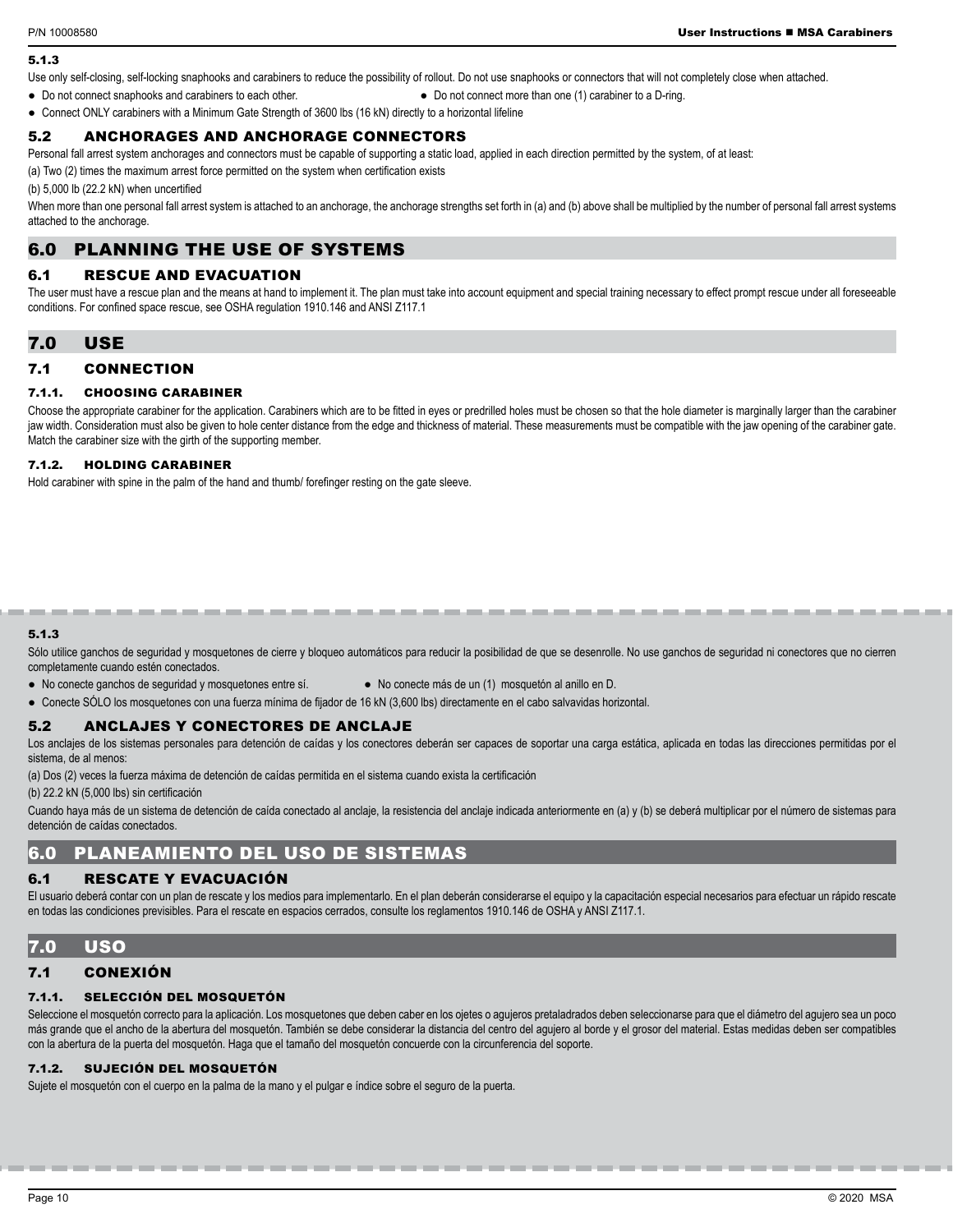#### 7.1.3. AUTOLOCKING MODELS

Use your thumb and forefinger to rotate sleeve 1/4 turn clockwise. To open gate, continue to hold sleeve and pull back gate with thumb and forefinger. Insert jaw over component to be connected and release gate. Listen for distinctive click which indicates the gate has automatically locked. For triple lock versions, pull down on the gate before twisting.

#### 7.1.4 SCREW GATE MODELS

Use your thumb and forefinger to rotate sleeve clockwise until the nose of the carabiner is exposed. To open gate pull back gate with thumb and forefinger. Insert jaw over component to be connected and release gate. Use your thumb and forefinger to rotate sleeve counter clockwise until nose is covered and gate can not open.

#### $\left\langle \right\rangle$  warning

*Ensure gate is fully closed and locked. Orientate the carabiner so it will be loaded on the long axis as close to the spine as possible. Failure to do so may result in serious injury or death.*

#### **WARNING**

*Do not rely on feel or sound to verify proper carabiner engagement. Always check visually for proper engagement. Ensure that gate and keeper are closed before use. Failure to follow this warning can result in serious personal injury or death.*

# $\bigwedge$  warning

*Carabiners that have been subjected to fall arrest forces cannot be repaired and must be destroyed. If a carabiner is subjected to fall arrest or impact forces, immediately remove it from service and tag "UNUSABLE." Failure to follow this warning can result in serious personal injury or death.*

#### 7.1.3. MODELOS AUTOBLOQUEANTES

Use el pulgar y dedo índice para hacer girar el seguro 1/4 de giro hacia la derecha. Para abrir la puerta, continúe sujetando el seguro y hale la puerta hacia atrás con el pulgar e índice. Introduzca la abertura sobre el componente a ser conectado y libere la puerta. Escuche el clic distintivo que indica que la puerta se ha bloqueado automáticamente. En las versiones con bloqueo triple, tire hacia abajo de la puerta antes de torcer.

-----------------------------

#### 7.1.4 MODELOS CON PUERTA ROSCANTE

Use el pulgar y dedo índice para hacer girar el seguro hacia la derecha hasta que la nariz del mosquetón quede expuesta. Para abrir la puerta, hale la puerta hacia atrás con el pulgar e índice. Introduzca la abertura sobre el componente a ser conectado y libere la puerta. Use el pulgar y dedo índice para hacer girar el seguro hacia la izquierda hasta que la nariz quede cubierta y la puerta no abra.

#### $\bigwedge$  advertencia

*Asegúrese de que la puerta quede totalmente cerrada y bloqueada. Coloque el mosquetón para que quede cargado en el eje longitudinal, tan cerca al cuerpo como sea posible. No hacer esto podría provocar lesiones graves o la muerte.*

# **ADVERTENCIA**

*No confíe en el tacto o sonido para verificar el enganche apropiado del gancho de seguridad. Verifique siempre visualmente el enganche apropiado. Asegúrese de que el fijador y la trabilla estén cerrados antes de usarlo. El no seguir esta advertencia puede ocasionar lesiones personales graves o incluso la muerte.*

# **ADVERTENCIA**

*Los mosquetones que se han visto sujetos a fuerzas de detención de caídas no se pueden reparar y deberán ser destruidos. Si el mosquetón se ha visto sujeto a las fuerzas que actúan durante la detención de una caída o fuerzas de impacto, deberá ser retirado inmediatamente de servicio y deberá etiquetarse como "INUTILIZABLE". El no seguir esta advertencia puede ocasionar lesiones personales graves o la muerte.*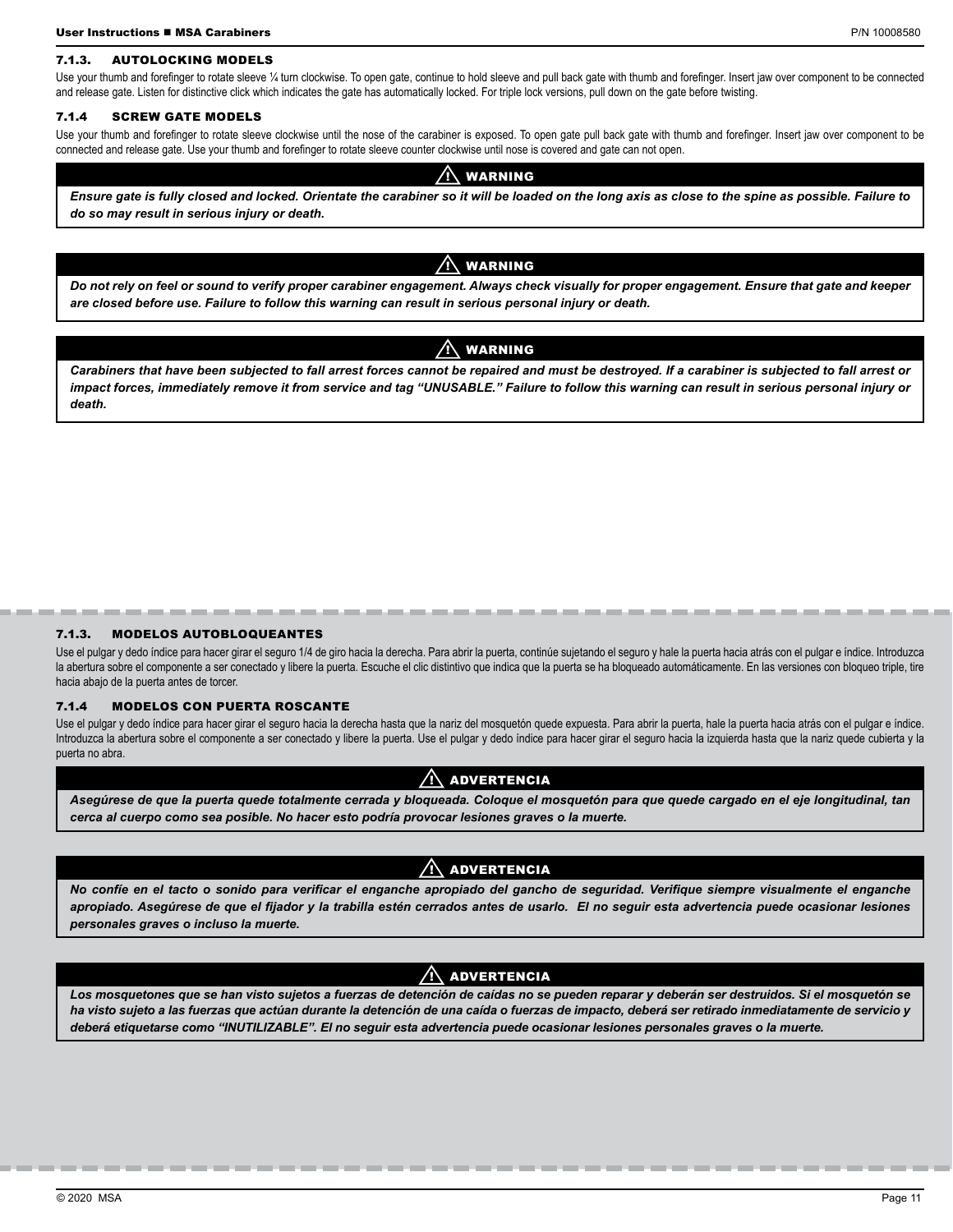#### 5.1.3

Utiliser uniquement des crochets à ressorts et des mousquetons à fermeture automatique et à verrouillage automatique afin réduire au minimum la possibilité de décrochage. Ne pas utiliser de crochets à ressorts ou de raccords qui ne se referment pas complètement lorsqu'ils sont fixés.

- **●** Ne pas raccorder ensemble des crochets à ressorts et des mousquetons. **●** Ne pas connecter plus d'un (1) mousqueton à un anneau en D.
- **●** Raccorder UNIQUEMENT des mousquetons dont le taquet a une résistance minimale de 16 kN (3 600 lbs) directement à une longe horizontale.

#### 5.2 ANCRAGES ET RACCORDS D'ANCRAGE

Les ancrages des dispositifs antichute personnels doivent être suffisamment résistants pour soutenir une charge statique, appliquée dans chaque direction permise par le dispositif, d'au moins : (a) deux (2) fois les forces d'arrêt permises par le dispositif lorsque certifié.

(b) 22,2 kN (5 000 lbs) lorsque non certifié

Lorsque plusieurs dispositifs antichute personnels sont fixés à un ancrage, les forces de cet ancrage, indiquées précédemment dans (a) et (b), doivent être multipliées par le nombre de dispositifs antichute personnels fixés à l'ancrage.

# 6.0 PLANIFICATION DE L'UTILISATION DES DISPOSITIFS

# 6.1 SAUVETAGE ET ÉVACUATION

L'utilisateur doit avoir un plan de secours et les moyens immédiats pour le mettre en œuvre. Ce plan doit prendre en considération l'équipement et la formation nécessaires pour effectuer rapidement le sauvetage dans toutes les conditions prévisibles. Pour le sauvetage dans un espace restreint, voir les dispositions de la norme OSHA 1910.146 et ANSI Z117.1.

# 7.0 UTILISATION

#### 7.1 RACCORD

#### 7.1.1. CHOIX DU MOUSQUETON

Il est important de choisir le modèle approprié pour l'application. Les mousquetons qui seront logés dans des œillets ou des trous prépercés doivent être choisis de manière à ce que le diamètre du trou soit légèrement plus gros que la largeur de la mâchoire du mousqueton. On doit également tenir compte de la distance centre-bord du trou et de l'épaisseur du matériau. Ces mesures doivent être compatibles avec largeur de l'ouverture de la mâchoire du taquet du mousqueton doit comespondre au calibre de l'élément porteur.

# 7.1.2. MANIPULATION DU MOUSQUETON

Tenir le mousqueton avec le dos dans la paume de la main et le pouce et l'index qui reposent sur la bague du taquet.

# 5.1.3

Da bi preprečili nenamerno odpiranje, uporabite samozapiralne, samozaporne kavlje in vponke. Ne uporabite konektorjev, ki se ob vpetju ne zaprejo popolnoma.

----------------------------

- Kavljev in vponk ne vpnite med seboj. **●** Na obroček D vpnite največ eno (1) vponko.
- **●** Vpnite SAMO vponke z najmanjšo nosilnostjo vratc 16 kN (3.600 lbs) neposredno na vodoravno vrvno linijo.

# 5.2 SIDRIŠČA IN SIDRIŠČNE ZANKE

Sidrišča in konektorji sistema za zaustavitev padca in zanke morajo vzdržati najmanj to statično breme, ki deluje v vse dovoljene smeri sistema:

(a) dvakratna (2-kratna) največja zaustavitvena sila, ki jo sistem omogoči, če je prisotna certifikacija;

(b) 22,2 kN (5.000 lbs) brez certifikacije.

Če je na sidrišče vpetih več sistemov za zaustavitev padca, je nosilnost iz točk (a) in (b) treba pomnožiti s številom sistemov za zaustavitev padca, vpetih v sidrišče.

# 6.0 NAČRTOVANJE UPORABE SISTEMOV

# 6.1 REŠEVANJE IN EVAKUACIJA

Uporabnik mora imeti pri sebi reševalni načrt in sredstva za izvedbo načrta. V načrtu je treba upoštevati opremo in posebno usposabljanje, ki je potrebno za takojšnjo reševanje v vseh predvidljivih razmerah. Za reševanje iz ozkega prostora glejte OSHA 1910.146 in ANSI Z117.1

# 7.0 UPORABA

#### 7.1 POVEZAVA

#### 7.1.1. IZBIRA VPONKE

Izberite ustrezno vponko za želeni način uporabe. Vponke, ki jih vpnete v zanke ali navrtane luknje, izberite tako, da je premer luknje nekoliko večji od širine čeljusti vponke. Upoštevajte tudi razdaljo od središča luknje do roba in debelino materiala. Te izmere morajo biti združljive z odprtino čeljusti na vratcih vponke. Velikost vponke naj se ujema z obsegom podpornega elementa.

#### 7.1.2. DRŽANJE VPONKE

Hrbtenico vponke držite v dlani, palec/kazalec pa naj počiva na matici vratc.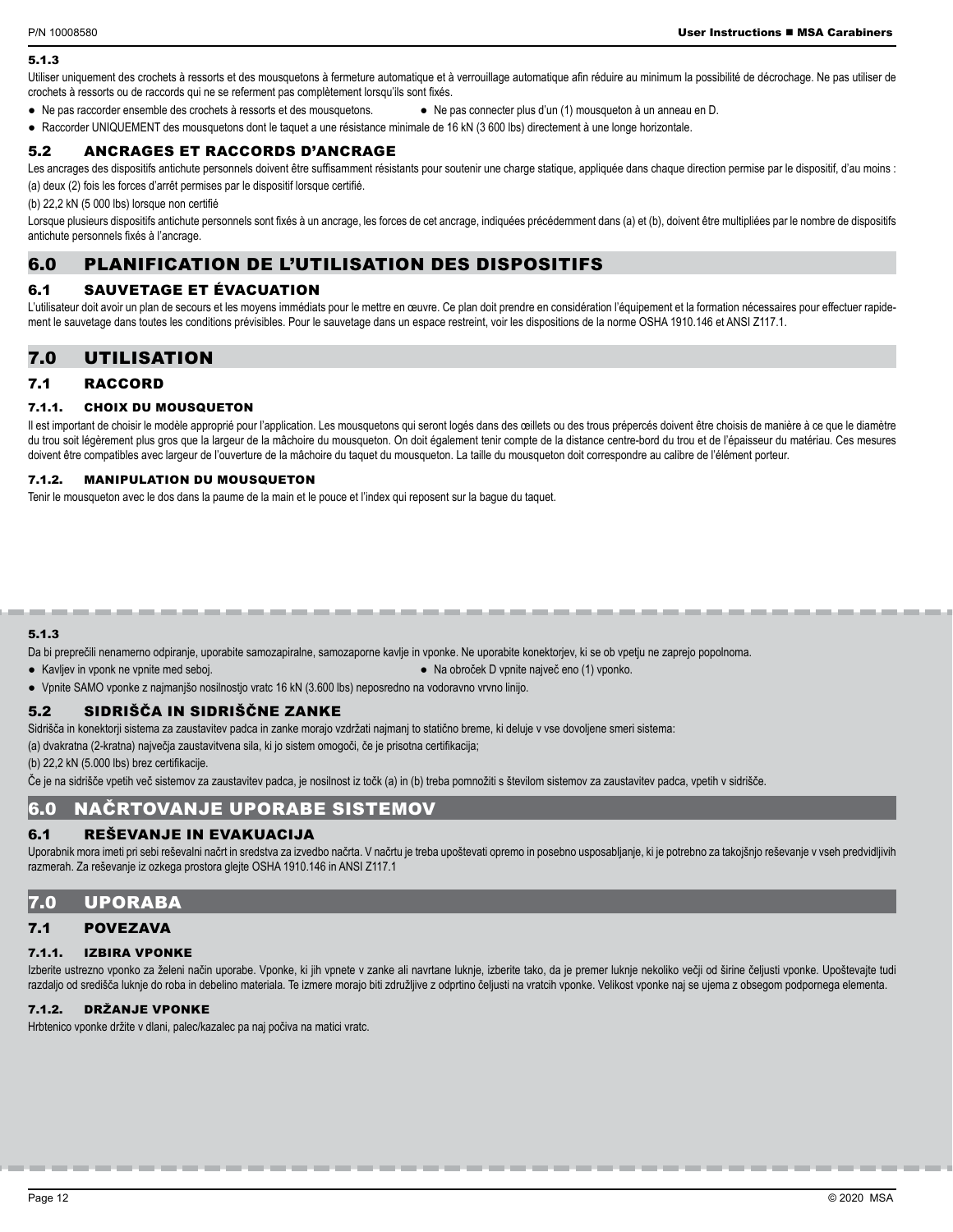#### 7.1.3. MODÈLES AUTOVERROUILLABLES

Faire tourner la gaine du taquet d'un quart de tour dans le sens horaire avec le pouce et l'index. Pour ouvrir le taquet, continuer à tenir la gaine et pousser le taquet vers l'arrière avec le pouce et l'index. Insérer la mâchoire sur le composant auquel le mousqueton doit être rattaché et relâcher le taquet. Écouter pour vérifier qu'un « déclic » se produit ce qui indique que le taquet s'est verrouillé automatiquement. Pour les versions à triple verrouillage, tirer le taquet vers le bas avant de faire une torsion.

#### 7.1.4 MODÈLES À BAGUE

Utiliser le pouce et l'index pour faire tourner la gaine dans le sens horaire jusqu'à ce que le nez du mousqueton soit exposé. Pour ouvrir le taquet, le pousser vers l'arrière avec le pouce et l'index. Insérer la mâchoire sur le composant auquel le mousqueton doit être rattaché et relâcher le taquet. Utiliser le pouce et l'index pour faire tourner la gaine dans le sens antihoraire jusqu'à ce que le nez du mousqueton soit recouvert et que le taquet ne puisse plus être ouvert.

#### $\bigwedge$  avertissement

*S'assurer que le taquet est complètement fermé et verrouillé. Orienter le mousqueton de manière à ce qu'il se charge dans le prolongement de l'axe le plus long, aussi près que possible du dos. Le fait d'ignorer cette consigne pourrait avoir pour conséquences de graves blessures, voire la mort.*

#### $\bigwedge$  avertissement

*Ne pas se fier à une impression ou au son pour vérifier l'engagement d'un crochet à ressorts. Toujours vérifier visuellement que l'engagement*  est correct. S'assurer que le taquet et le bec sont fermés avant utilisation. Négliger de suivre cet avertissement peut entraîner des blessures *graves ou mortelles.*

# $\wedge$  avertissement

*Les mousquetons qui ont été soumis à des forces d'arrêt de chute ne peuvent pas être réparés et doivent être détruits. Si un mousqueton est soumis à des forces d'arrêt de chute ou d'impact, le retirer immédiatement du service et l'identifier comme « INUTILISABLE ». Le fait de négliger de suivre cet avertissement peut entraîner des blessures graves ou mortelles.*

#### 7.1.3. SAMOZAPORNI MODELI

S palcem in kazalce zavrtite matico za četrtino v levo. Če želite odpreti vratca, pridržite matico ter s palcem in kazalcem povlecite vratca nazaj. Vstavite čeljust čez komponento, ki jo želite vpeti, in sprostite vratca. Zaslišati se mora takojšen klik, ki nakazuje, da so se vratca samodejno zaklenila. Za izvedbe s trojnim zaklepom povlecite vratca navzdol in nato zavrtite.

#### 7.1.4 MODELI Z MATICO

S palcem in kazalcem zavrtite matico v desno, da izpostavite nos vponke. Vratca odprete tako, da jih povlečete nazaj s palcem in kazalcem. Vstavite čeljust čez komponento, ki jo želite vpeti, in sprostite vratca. S palcem in kazalcem zavrtite matico v levo, da pokrijete nos in se vratca ne morejo odpreti.

# $/ \! \wedge$  opozorilo

*Prepričajte se, da so vratcav popolnoma zaprta in zaklenjena. Usmerite vponko tako, da je obremenjena po dolžini in čim bliže hrbtenici. Neupoštevanje tega lahko povzroči hudo telesno poškodbo ali smrt.*

# $\Lambda$  opozorilo

*Kadar preverjate, ali se je vponka zaklenila, se ne zanašajte samo na občutek ali zvok. Obvezno preglejte, ali se je vponka ustrezno zaklenila. Pred uporabo vponke se prepričajte, da so vratca in varovalo zaprti. Neupoštevanje tega opozorila lahko povzroči hude telesne poškodbe ali smrt.*

# $\bigwedge$  opozorilo

*Vponke, ki so bile izpostavljene silam zaustavitve padca, ni mogoče popraviti, zato jo je treba uničiti. Če je bila vponka izpostavljena sili zaustavitvi padca ali sili udarca, jo nemudoma umaknite iz uporabe in označite z napisom NEUPORABNO. Neupoštevanje tega opozorila lahko povzroči hude telesne poškodbe ali smrt.*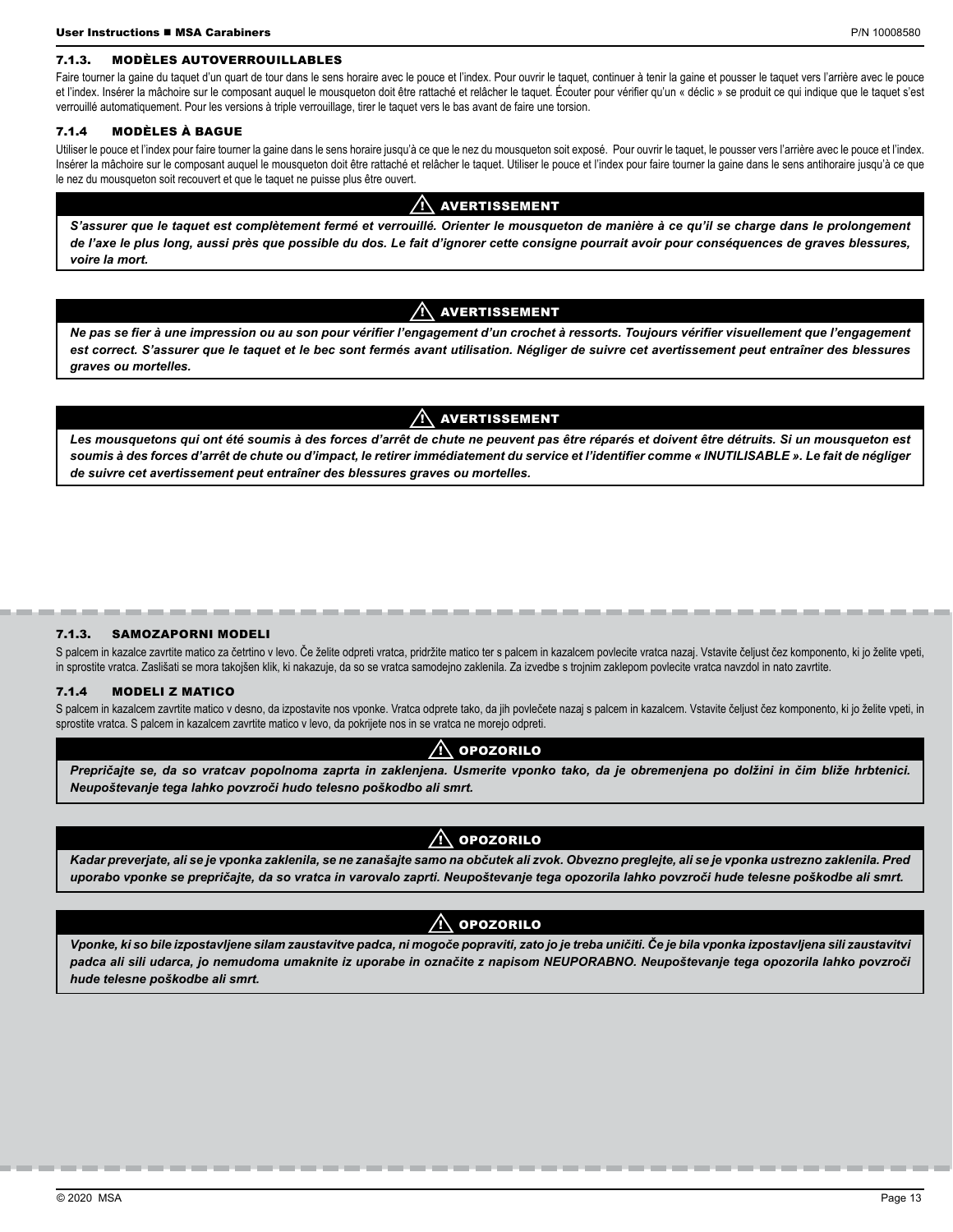# 8.0 CARE, MAINTENANCE AND STORAGE

# 8.1 CLEANING

Clean the carabiner with a solution of water and mild laundry detergent. Do not use chemicals, harsh detergents or pressure washers. Rinse with clear water. Dry hardware with a clean cloth and hang to air dry. Do not speed dry with heat. Excessive accumulation of dirt, paint or other foreign matter may prevent proper function of the carabiner. Contact MSA with questions concerning carabiner conditions and cleaning.

# 8.2 MAINTENANCE AND REPAIRS

Tag damaged equipment or equipment needing maintenance as "UNUSABLE" and remove from service. Repair and maintenance (other than cleaning) must be performed by MSA. Do not attempt to repair an MSA carabiner. The moving parts of carabiners may require periodic lubrication with low viscosity penetrating oil. Follow lubricant manufacturer's instructions. Do not over-lubricate. Wipe excess with a clean, dry cloth.

# 8.3 STORAGE

Store the carabiner in a cool, dry and clean place out of direct sunlight. Avoid areas where heat, moisture, light, oil, and chemicals or their vapors or other degrading elements may be present. Equipment which is damaged or in need of maintenance should not be stored in the same area as usable equipment. Heavily soiled, wet, or otherwise contaminated equipment should be properly maintained (e.g. dried and cleaned) prior to storage. Prior to using equipment which has been stored for long periods of time, a Formal Inspection should be performed by a competent person.

# 9.0 MARKINGS AND LABELS

All text must be present and legible.

# 10.0 INSPECTION

# 10.1 INSPECTION FREQUENCY

Inspect the carabiner before each use.

#### 10.2 FORMAL INSPECTION

MSA requires that all carabiners be inspected by a competent person other than the user at intervals of no more than six months per applicable standard or as specified by a formal fall protection program. Record formal inspections in the Inspection Log provided. Tag carabiners with formal inspection dates older than six (6) months "UNUSABLE" and remove from service until after formal inspection

# **WARNING**

*Only MSA or parties with written authorization from MSA may repair the carabiner. DO NOT ATTEMPT TO REPAIR OR ALTER AN MSA Carabiner.*

# 8.0 CUIDADO, MANTENIMIENTO Y ALMACENAMIENTO

# 8.1 LIMPIEZA

Limpie el mosquetón con una solución de agua y un detergente suave. No utilice productos químicos, detergentes fuertes o lavadoras a presión. Enjuague con agua limpia. Seque los herrajes con un trapo limpio y cuélguelos para que se sequen al aire libre. No trate de acelerar el secado usando calor. La acumulación excesiva de mugre, pintura y otras sustancias extrañas podría impedir el funcionamiento adecuado del mosquetón. Póngase en contacto con MSA si tiene preguntas sobre la condición o limpieza del mosquetón.

#### 8.2 MANTENIMIENTO Y REPARACIONES

Coloque una etiqueta que diga "INUTILIZABLE" en los equipos dañados o que requieran mantenimiento y sáquelos de servicio. La reparación y el mantenimiento (adicional a la limpieza) deberán ser realizados por MSA. No intente reparar un mosquetón MSA. Las piezas en movimiento de los mosquetones pueden requerir lubricación periódica con aceite penetrante de baja viscosidad. Siga las instrucciones del fabricante del lubricante. No las lubrique demasiado. Limpie el exceso con un paño limpio y seco.

# 8.3 ALMACENAMIENTO

Guarde el mosquetón en un lugar fresco, seco y limpio, donde no incida la luz solar en forma directa. Evite las áreas donde haya calor, humedad, luz, aceite y productos químicos o sus vapores, o cualquier otro agente degradante. El equipo que esté dañado o que requiera mantenimiento no deberá guardarse en la misma área que el equipo en perfectas condiciones de uso. El equipo excesivamente sucio, mojado o contaminado de alguna otra manera deberá recibir el mantenimiento apropiado (por ejemplo, limpiarlo y secarlo) antes de guardarlo. Antes de usar un equipo que hubiera estado guardado durante un tiempo prolongado, deberá efectuarse una inspección formal por parte de una persona competente.

# 9.0 MARCAS Y ETIQUETAS

Todo el texto debe estar presente y legible.

# 10.0 INSPECCIÓN

# 10.1 FRECUENCIA DE LA INSPECCIÓN

Inspeccione el mosquetón antes de cada utilización.

# 10.2 INSPECCIÓN FORMAL

MSA requiere que todos los mosquetones sean inspeccionados por una persona competente que no sea el propio usuario, a intervalos no superiores a los seis meses, según el estándar aplicable o según se especifique en un programa formal de protección de caídas. Registre las inspecciones formales en el registro de inspección proporcionado. Coloque una etiqueta en los mosquetones con fechas de inspección formal superiores a los seis (6) meses que diga "INUTILIZABLE" y sáquelos de servicio hasta que se realice la inspección formal.

# **ADVERTENCIA**

*Sólo MSA o aquéllos con autorización escrita de MSA pueden reparar el mosquetón. NO INTENTE REPARAR O MODIFICAR EL MOSQUETÓN MSA.*

-------------------------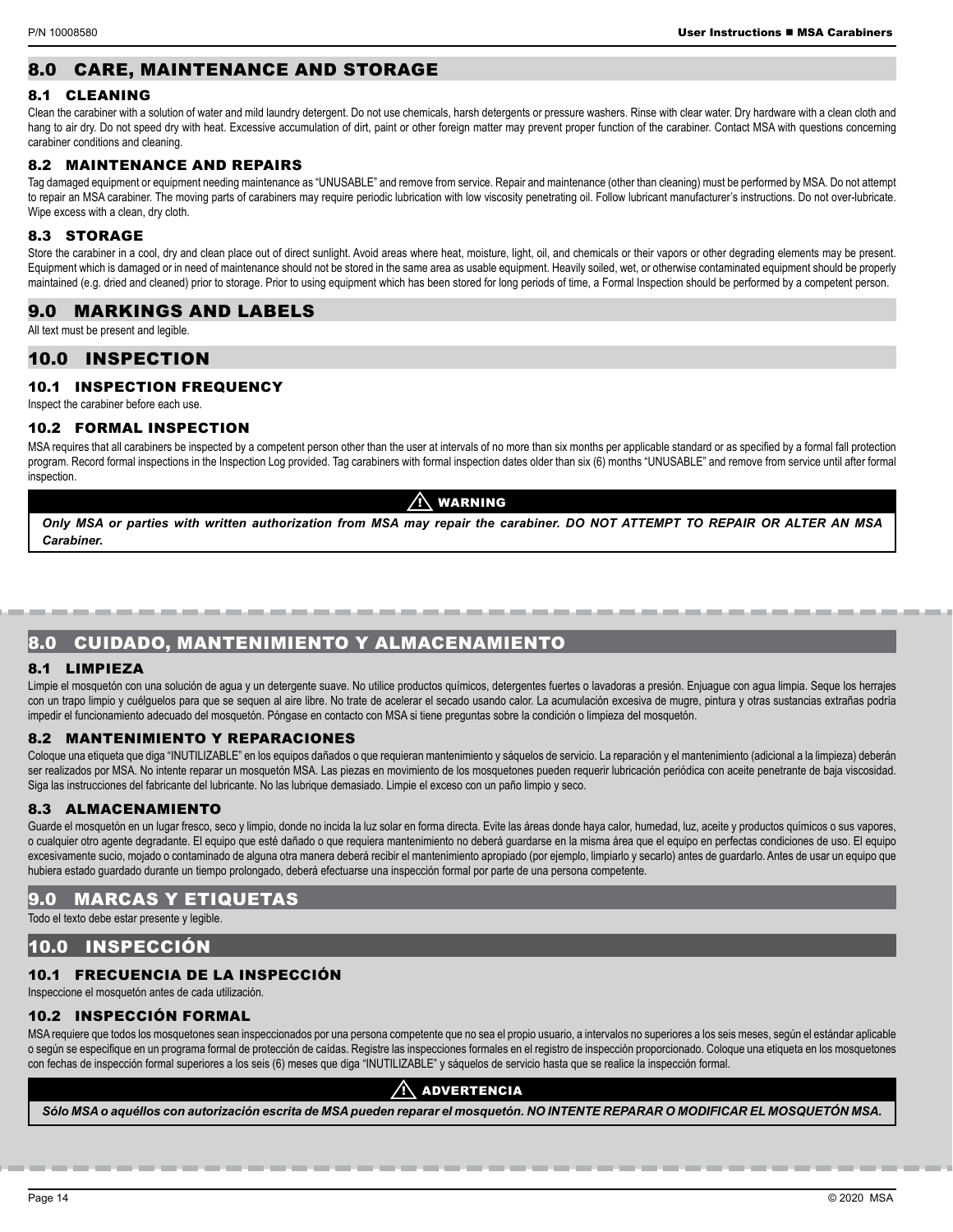# 10.3 INSPECTION PROCEDURE

Perform the following steps in order. If in doubt about any inspection point, consult MSA or a competent person qualified to perform formal inspection.

- Step 1: Inspect the carabiner markings to verify that they are present and legible. Check that a formal inspection has been performed within six (6) months.
- **Step 2:** Inspect all metallic parts for evidence of damage, alteration and missing parts.
	- Inspect carabiners for deformation, fractures, cracks, corrosion, deep pitting, burrs, sharp edges, cuts, loose parts, and evidence of excessive heat or chemical exposure.
	- (b) Check carabiner function. Unlock, open, close, and lock several times. Gate must automatically close and snugly seat against nose. The locking mechanism must retain the gate tip within 1/8 inch (3 mm) of the nose when firm pressure is applied to the gate.
- **Step 3:** Inspect each component and subsystem of the complete system in accordance with the associated manufacturer's instructions.

#### 10.4 CORRECTIVE ACTION

Damage, excessive wear, and aging are generally not repairable. Tag damaged or excessively worn carabiners "UNUSABLE" and remove from service immediately. Destroy unusable carabiners.

# 10.3 PROCEDIMIENTO DE INSPECCIÓN

Realice los siguientes pasos en orden. Si tiene dudas sobre cualquier paso de inspección, consulte con MSA o una persona competente y calificada para efectuar la inspección formal.

- Paso 1: Inspeccione las marcas del mosquetón para verificar que existan y sean legibles. Revise que la inspección formal se haya realizado en los últimos seis (6) meses.
- **Paso 2:** Inspeccione todas las piezas metálicas para ver si hay evidencia de daños, alteraciones y piezas faltantes.
	- (a) Inspeccione los mosquetones para ver si hay deformaciones, fracturas, grietas, corrosión, picaduras profundas, rebabas, bordes afilados, cortes, piezas flojas y evidencia de exposición al calor excesivo o productos químicos.
	- (b) Verifique el funcionamiento del mosquetón. Desbloquee, abra, cierre y bloquee varias veces. La puerta deberá cerrar automáticamente y deberá asentar cómodamente contra la nariz. El mecanismo de bloqueo deberá retener la punta de la puerta a no más de 3 mm (1/8 de pulg) de la nariz cuando se aplica una presión firme contra la puerta.
- Paso 3: Inspeccione cada componente y subsistema del sistema completo según las instrucciones del fabricante asociado.

#### 10.4 MEDIDAS CORRECTIVAS

Los daños, el desgaste excesivo y el envejecimiento generalmente no son reparables. Coloque una etiqueta que diga "INUTILIZABLE" en los mosquetones dañados o excesivamente gastados y sáquelos de servicio de inmediato. Destruya los mosquetones inutilizables.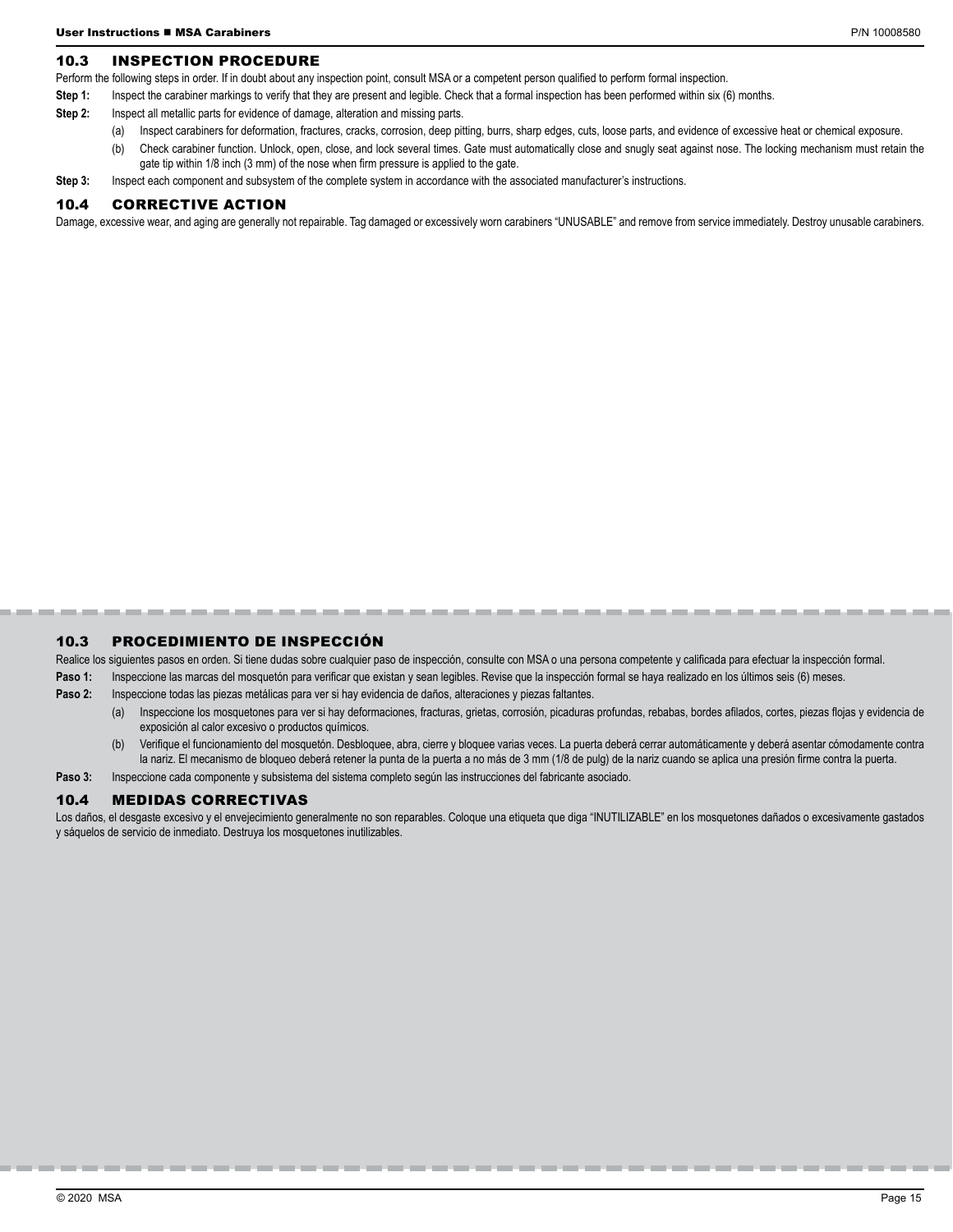# 8.0 SOIN, ENTRETIEN ET ENTREPOSAGE

#### 8.1 NETTOYAGE

Nettoyer le mousqueton avec une solution d'eau et de détergent doux. Ne pas utiliser de produits chimiques, de détergents forts ou de pulvérisateur puissant. Rincer avec de l'eau claire. Essuyer les ferrures avec un chiffon propre et suspendre pour sécher. Ne pas tenter d'accélérer le processus de séchage avec de la chaleur. L'accumulation excessive de saleté, de peinture ou d'autres corps étrangers peut compromettre le fonctionnement du mousqueton. Contacter MSA si vous avez des questions concernant l'état et le nettoyage du mousqueton

# 8.2 ENTRETIEN ET RÉPARATION

Marquer l'équipement endommagé ou qui a besoin d'entretien comme « INUTILISABLE » et le retirer du service. Les réparations et l'entretien (autre que le nettoyage) doivent être effectuées par MSA. Ne pas essayer de réparer un mousqueton MSA. Les pièces mobiles des mousquetons peuvent exiger une lubrification périodique avec de l'huile pénétrante à faible viscosité. Suivre les instructions du fabricant du lubrifiant. Éviter de trop lubrifier. Essuyer l'excès de lubrifiant avec un chiffon propre et sec.

#### 8.3 ENTREPOSAGE

Entreposer le mousqueton dans un endroit frais, sec et propre, à l'abri des rayons directs du soleil. Éviter les endroits où la chaleur, l'humidité, la lumière, l'huile, des produits chimiques (ou leurs vapeurs) ou d'autres éléments corrosifs risquent d'être présents. L'équipement endommagé ou qui nécessite un entretien ne doit pas être entreposé au même endroit que l'équipement en bon état. L'équipement très sale, humide ou très contaminé doit être correctement entretenu (par exemple nettoyé et séché) avant d'être entreposé. Avant d'utiliser de l'équipement qui a été entreposé pendant de longues périodes, une inspection formelle doit être effectuée par une personne compétente.

# 9.0 MARQUAGES ET ÉTIQUETTES

Tout le texte doit être présent et lisible.

# 10.0 INSPECTION

# 10.1 FRÉQUENCE DES INSPECTIONS

Inspecter le mousqueton avant chaque utilisation.

#### 10.2 INSPECTION FORMELLE

MSA exige que tous les mousquetons soient inspectés par une personne compétente autre que l'utilisateur au moins à tous les six mois afin de satisfaire aux normes applicables ou comme il est indiqué par un programme anti-chute formel. Enregistrer les inspections formelles dans le registre d'inspection fourni. Marquer tout mousqueton dont la date d'inspection formelle remonte à plus de six (6) mois comme « INUTILISABLE » et le retirer du service jusqu'à ce qu'il subisse une inspection formelle.

# $\wedge$  avertissement

*Seul MSA ou une partie autorisée par écrit par MSA peut réparer le mousqueton. NE PAS TENTER DE RÉPARER OU MODIFIER UN MOUSQUETON MSA.*

# 8.0 NEGA, VZDRŽEVANJE IN SKLADIŠČENJE

# 8.1 ČIŠČENJE

Vponko očistite z raztopino vode in blagega čistila. Ne uporabite kemikalij, agresivnih čistil ali tlačnih čistilnikov. Operite s čisto vodo. Okovje osušite s čisto krpo in obesite, da se posuši na zraku. Sušenja ne pospešujte z vročim zrakom. Čezmerna količina umazanije, barve ali drugih tujkov lahko oslabi pravilno delovanje vponke. Če imate vprašanja o stanju in čiščenju vponk, se obrnite na MSA.

# 8.2 VZDRŽEVANJE IN POPRAVLJANJE

Označite poškodovano opremo ali opremo, ki zahteva vzdrževanje, z napisom NEUPORABNO in jo umaknite iz uporabe. Popravila in vzdrževanje (ki ni čiščenje) mora izvesti MSA. Vponke MSA ne poskusite popraviti sami. Gibliive dele vponk je morda treba redno mazati z oljem z majhno viskoznostio. Upoštevajte navodila proizvajalca maziva. Ne nanesite preveč maziva. Odvečno količino obrišite s čisto, suho krpo.

# 8.3 SKLADIŠČENJE

Vponko skladiščite na hladnem, suhem in čistem mestu, ki ni izpostavljeno neposredni sončni svetlobi. Izogibajte se območjem, na katerih so lahko prisotni vročina, vlaga, svetloba, olje, kemikalije, hlapi kemikalij ali druge snovi, ki bi utegnile poškodovati izdelek. Oprema, ki je poškodovana ali zahteva vzdrževanje, se ne sme skladiščiti na istem območju kot uporabna oprema. Močno umazano, mokro ali drugače kontaminirano opremo je treba pred skladiščenjem ustrezno vzdrževati, denimo posušiti in očistiti. Pred uporabo opreme, ki je bila skladiščena dlje časa, mora strokovna oseba izvesti uradni pregled.

# 9.0 OZNAKE IN NALEPKE

Vse besedilo mora biti prisotno in berljivo.

# 10.0 PREGLED

# 10.1 POGOSTOST PREGLEDOVANJA

Vponko preglejte pred vsako uporabo.

# 10.2 URADNI PREGLED

MSA zahteva, da vse vponke pregleda strokovna oseba, ki ni uporabnik, v razmiku največ šest mesecev na veljaven standard ali skladno z uradnim programom za varovanje. Uradne preglede zapišite v priloženi dnevnik pregledov. Vponke, ki niso bile uradno pregledane že več kot šest (6) mesecev, označite z napisom NEUPORABNO in jih umaknite iz uporabe, dokler niso uradno pregledane.

# $\Lambda$  opozorilo

*Vponko smejo popraviti samo podjetje MSA ali osebe, ki imajo pisno pooblastilo podjetja MSA. Vponke MSA NE POSKUSITE POPRAVITI ALI SPREMENITI SAMI.*

-----------------------------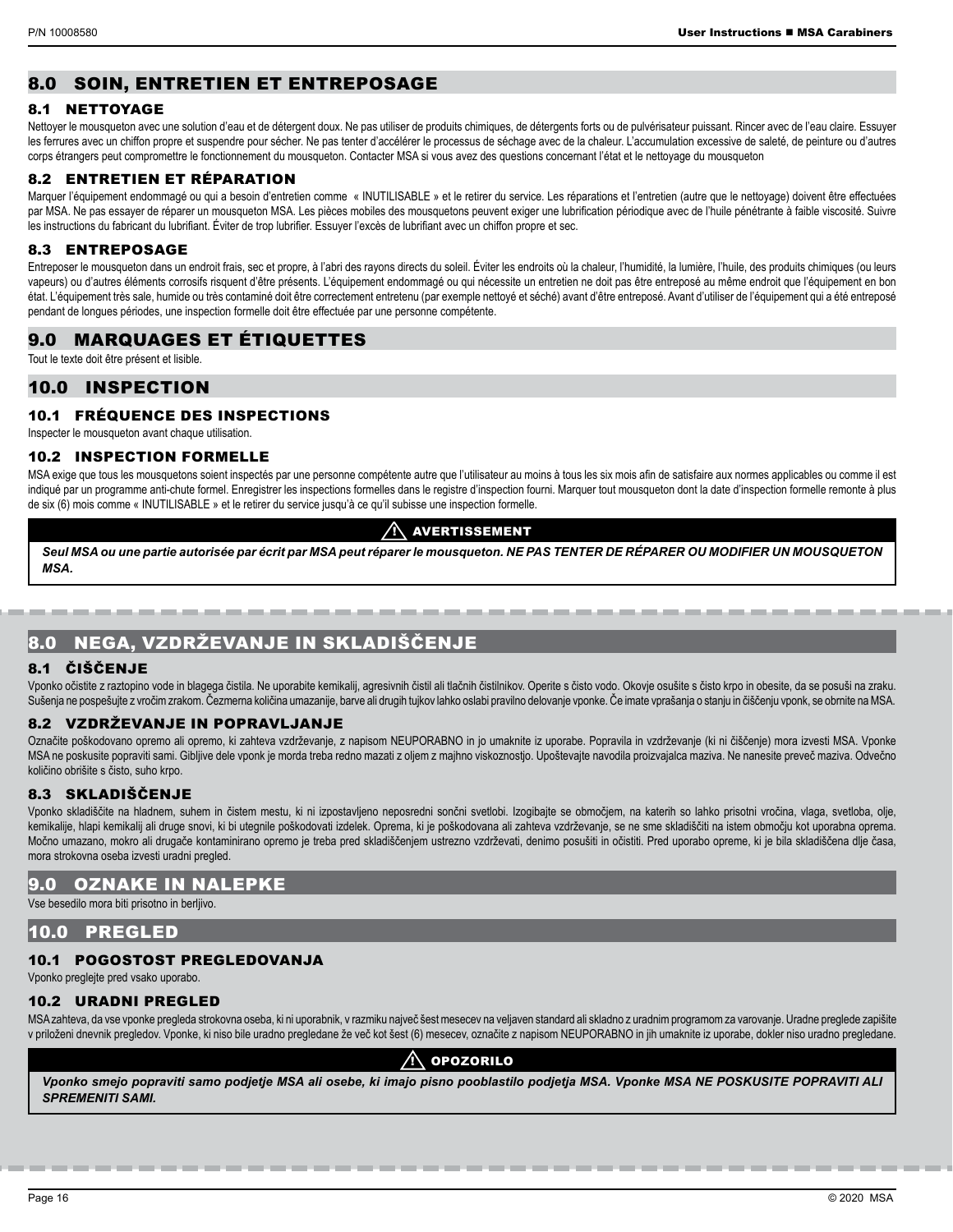#### 10.3 PROCÉDURE D'INSPECTION

Effectuer les étapes d'entretien dans l'ordre indiqué. En cas de doute à propos de n'importe quel point d'inspection, consulter MSA ou une personne compétente qualifiée pour effectuer l'inspection formelle.

- **Étape 1 :** Inspecter les notations du mousqueton pour vérifier si elles sont présentes et lisibles. Vérifier qu'une inspection formelle a été effectuée au cours des six (6) derniers mois.
- **Étape 2 :** Inspecter toutes les parties métalliques pour y détecter toute trace de dommage, d'altération ou des pièces manquantes.
	- (a) Inspecter les mousquetons pour y déceler toute trace de déformation, de fractures, de fissures, de corrosion, de piqûres de corrosion, de bures, de rebords acérés, de coupures, de pièces lâches et d'exposition à une chaleur excessive ou à des produits chimiques.
	- (b) Vérifier le fonctionnement du mousqueton. Déverrouiller, ouvrir, fermer et verrouiller le crochet à ressorts plusieurs fois. Le taquet doit se fermer automatiquement et reposer contre le nez du crochet. Le mécanisme de verrouillage doit maintenir l'extrémité du taquet à moins de 3 mm (1/8 po) du nez du crochet lorsque qu'une pression ferme est appliquée sur le taquet.
- **Étape 3 :** Inspecter chaque composant et sous-système du dispositif complet conformément aux instructions du fabricant.

#### 10.4 MESURES CORRECTIVES

Les dommages, l'usure excessive et la vétusté ne sont généralement pas réparables. Marquer les mousquetons endommagés ou qui présentent une usure excessive comme « INUTILISABLE » et les retirer immédiatement du service. Détruire les mousquetons inutilisables.

#### 10.3 POSTOPEK PREGLEDA

Upoštevajte zaporedje korakov. Če niste prepričani glede točke pregleda, se obrnite na MSA ali pristojno osebo, ki je usposobljena za izvedbo uradnega pregleda.

- **1. korak:** Preglejte, ali so oznake na vponki prisotne in berljive. Prepričajte se, da je bil uradni pregled izveden v zadnjih šestih (6) mesecih.
- **2. korak:** Preglejte vse kovinske dele na poškodbe, spremembe in prisotnost.
	- (a) Preglejte vponke na razpoke, zlome, korozijo, poglobitve, zarobke, ostre robove, narezana mesta, razrahljane dele in sledi izpostavljenosti čezmerni temperaturi ali kemikalijam.

--------------------

- (b) Preverite delovanje vponke. Večkrat jo odklenite, odprite, zaprite in zaklenite. Vratca se morajo samodejno zapreti in udobno nalegati proti nosu. Zaklepni mehanizem mora ohraniti vrh vratc na razdalji 3 milimetre (1/8 palca) od nosu, ko močno pritisnete na vratca.
- **3. korak:** Vsak del in podsistem celotnega sistema preglejte skladno z navodili proizvajalca.

#### 10.4 POPRAVILO

Poškodb, čezmerne obrabe in utrujenosti materiala načelno ni mogoče popraviti. Poškodovane in čezmerno obrabljene vponke označite z napisom NEUPORABNO in jih nemudoma umaknite iz uporabe. Neuporabne vponke uničite.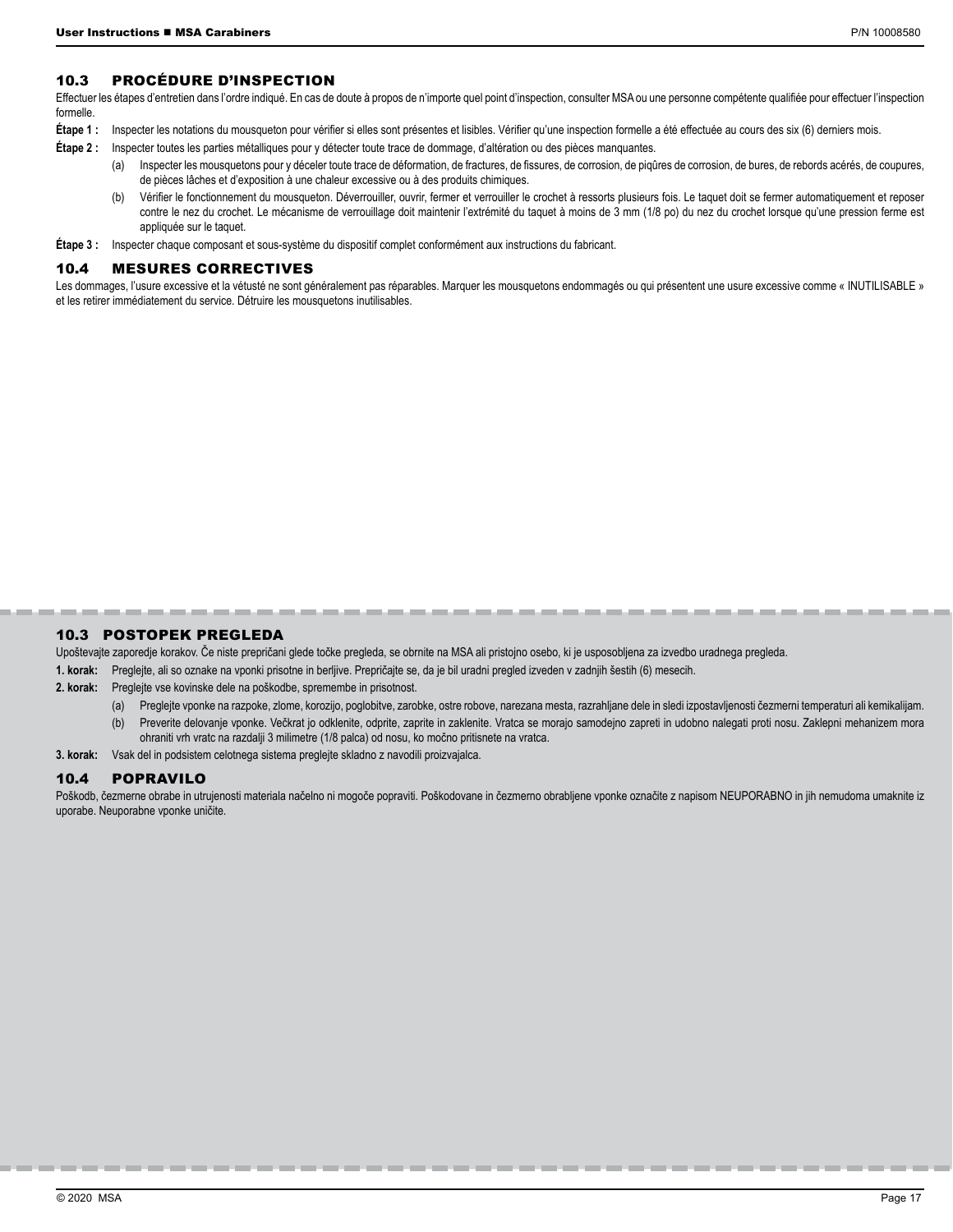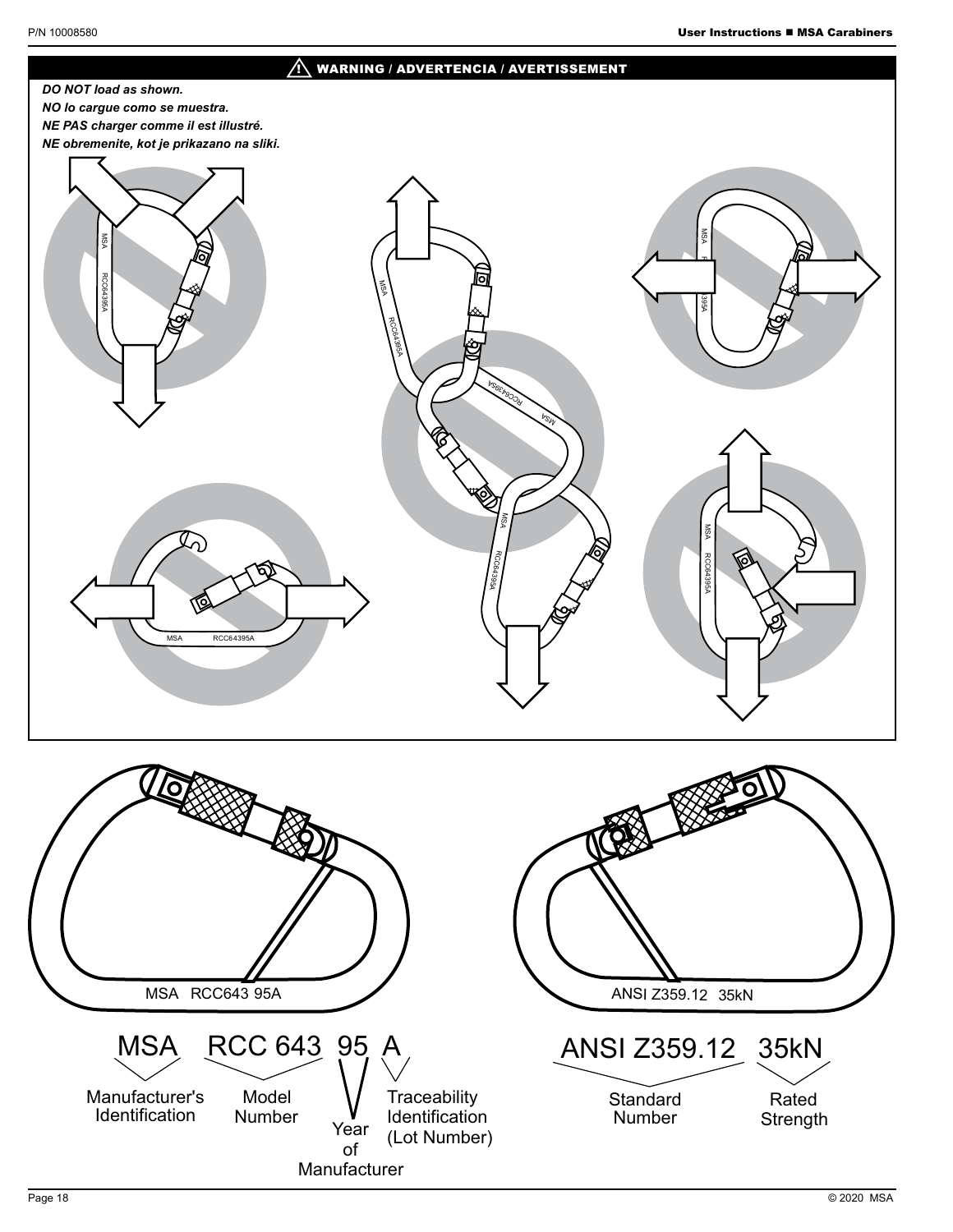# 10.5 INSPECTION LOG

| Model No.: |  | Inspector:       |
|------------|--|------------------|
| Lot No.:   |  | Inspection Date: |
| Date Made: |  | Disposition:     |
| Comments:  |  |                  |
|            |  |                  |
|            |  |                  |

# 10.5 DIARIO DE INSPECCIÓN

. .

| Modelo N° : in the state of the state of the state of the state of the state of the state of the state of the |                                                                                                                       |
|---------------------------------------------------------------------------------------------------------------|-----------------------------------------------------------------------------------------------------------------------|
| $No$ de lote:                                                                                                 |                                                                                                                       |
| Fecha de fabricación:                                                                                         | <b>Disposición: Alexandria de la contrata de la contrata de la contrata de la contrata de la contrata de la contr</b> |
| Comentarios:                                                                                                  |                                                                                                                       |
|                                                                                                               |                                                                                                                       |
|                                                                                                               |                                                                                                                       |

# 10.5 REGISTRE FORMEL D'INSPECTION

| $N^{\circ}$ de modèle : $\qquad \qquad \qquad$                                   |  |
|----------------------------------------------------------------------------------|--|
| $N^{\circ}$ de lot :<br><u> 1989 - Johann Stein, mars an deus an deus Angels</u> |  |
| Date de fabrication :                                                            |  |
|                                                                                  |  |
|                                                                                  |  |
|                                                                                  |  |

# 10.5 DNEVNIK PREGLEDOV

------

| Št. modela:        | Pregledal:       |
|--------------------|------------------|
| Št. sarže:         | Datuma pregleda: |
| Datum proizvodnje: | Uporaba:         |
| Opombe:            |                  |
|                    |                  |
|                    |                  |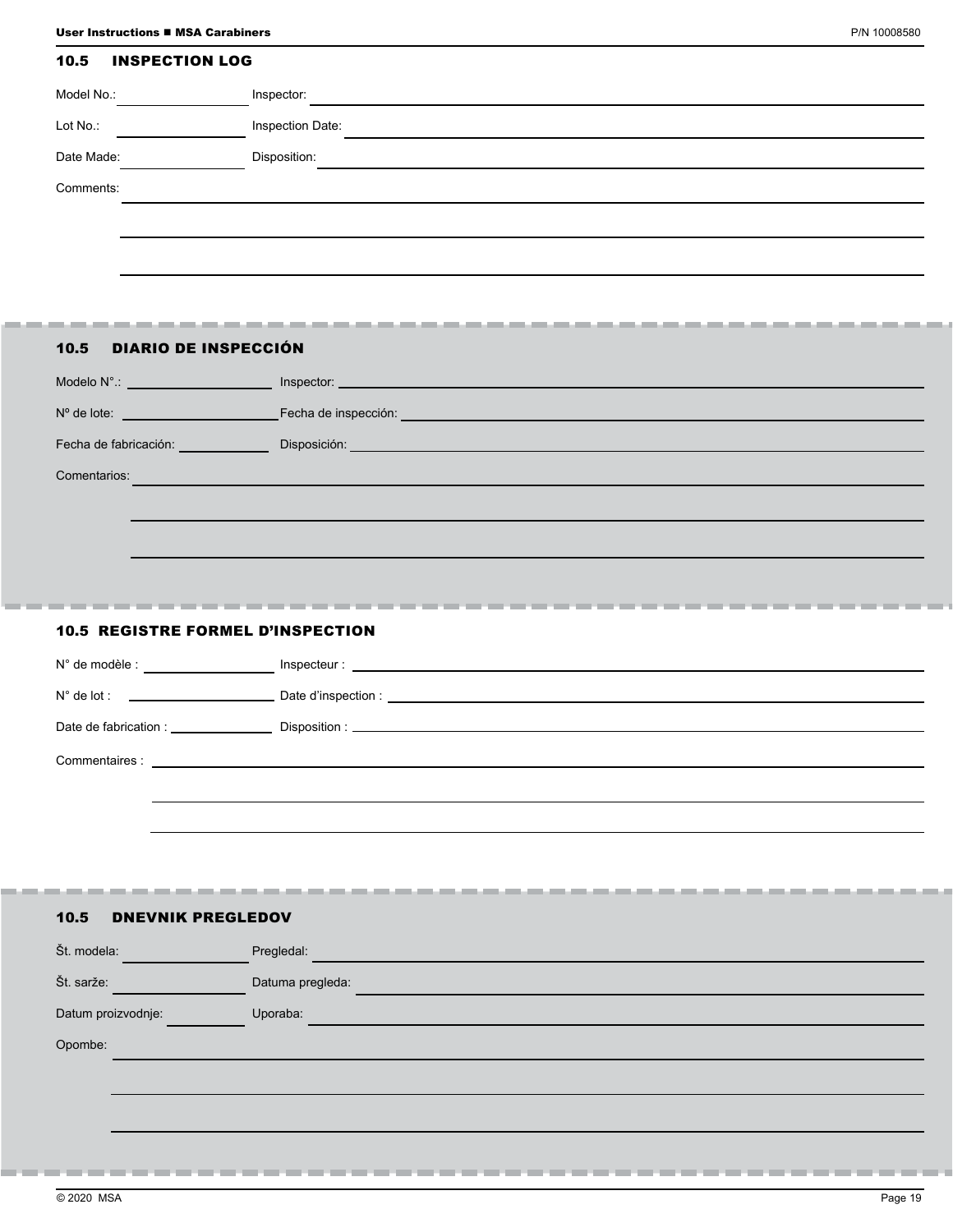# THIS PAGE INTENTIONALLY LEFT BLANK

# PÁGINA DEJADA INTENCIONALMENTE EN BLANCO

# CETTE PAGE A ÉTÉ LAISSÉE EN BLANC VOLONTAIREMENT

# STRAN JE NAMENOMA PRAZNA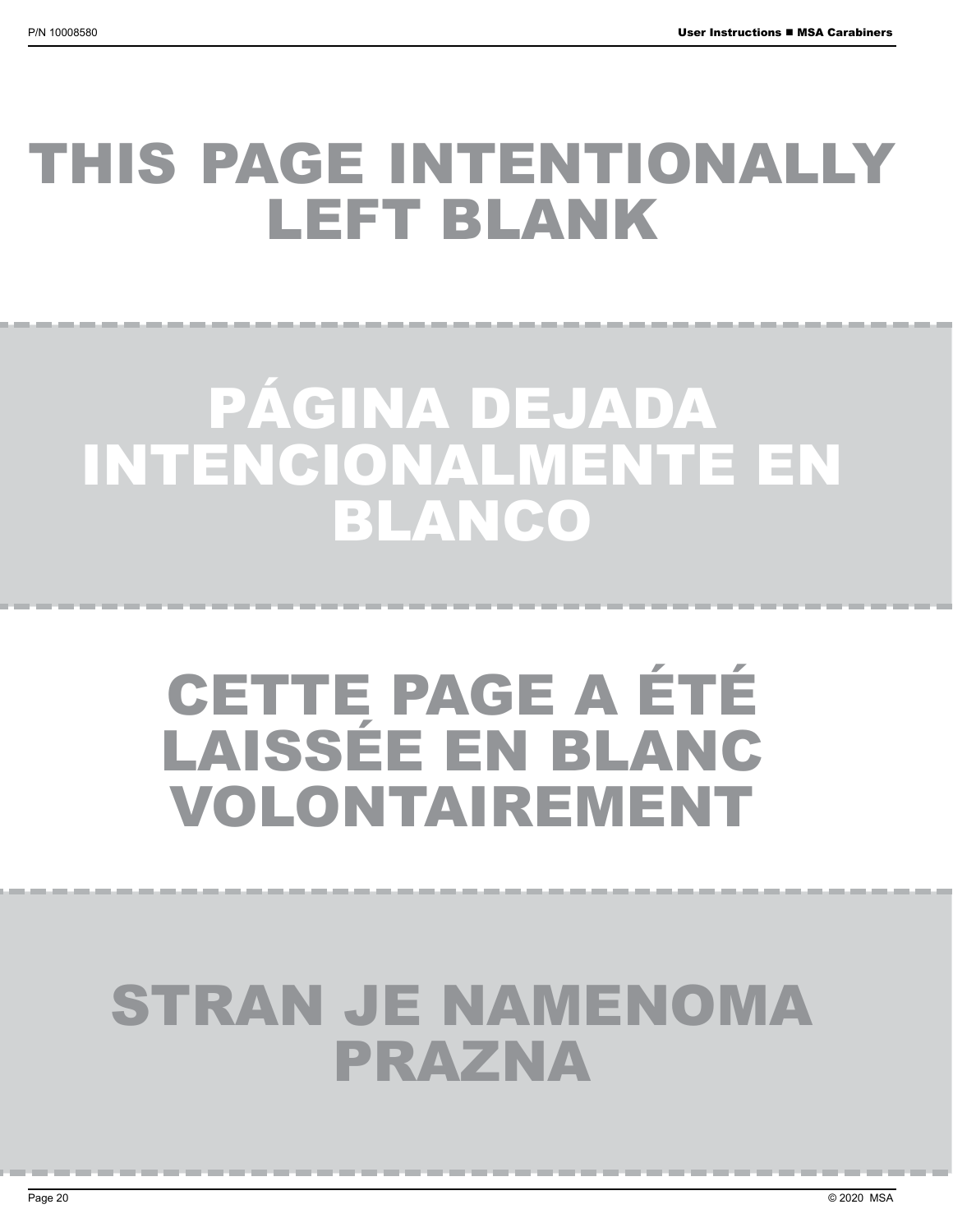# THIS PAGE INTENTIONALLY LEFT BLANK

# PÁGINA DEJADA INTENCIONALMENTE EN BLANCO

# CETTE PAGE A ÉTÉ LAISSÉE EN BLANC VOLONTAIREMENT

# STRAN JE NAMENOMA PRAZNA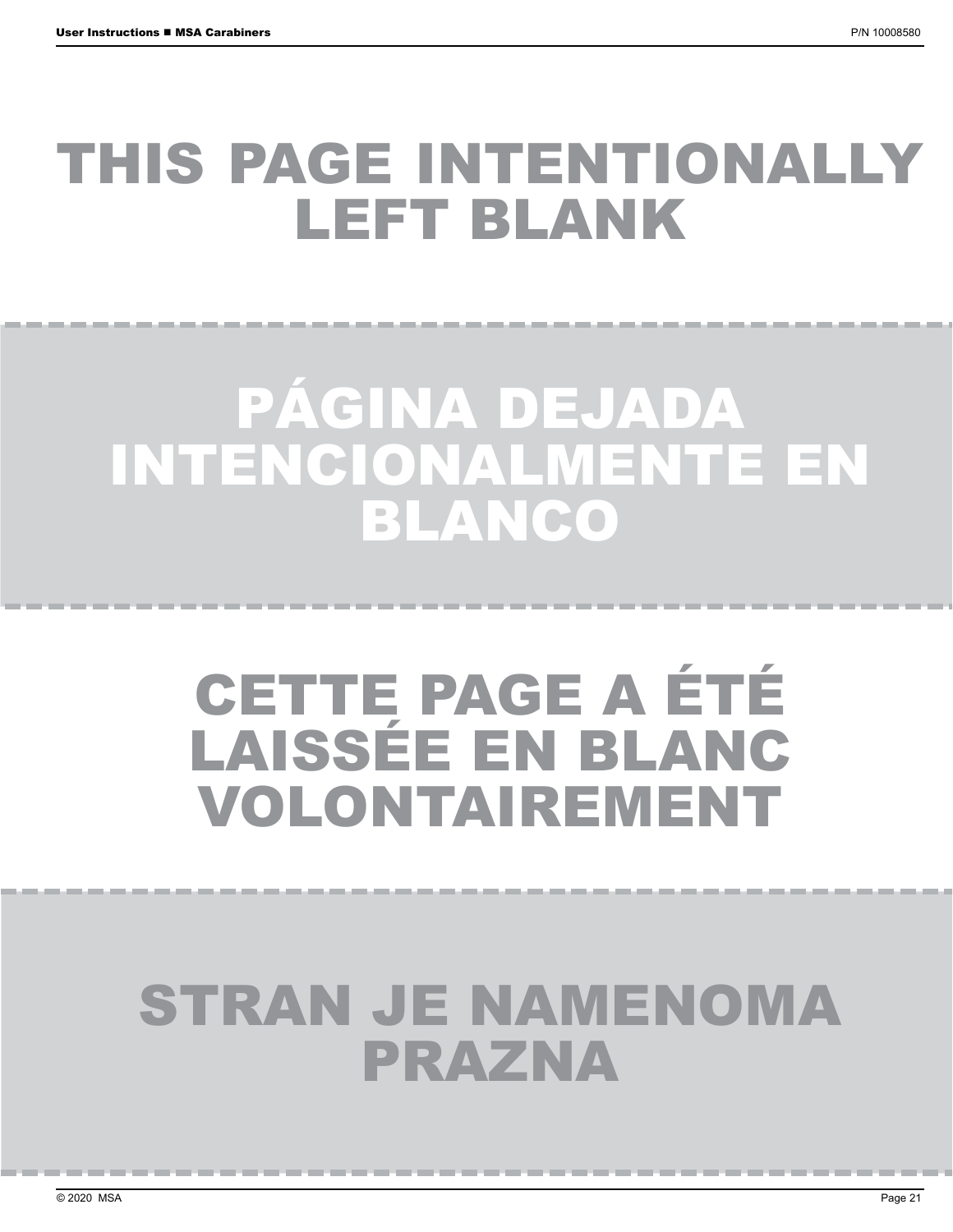#### WARRANTY

**Express Warranty** – MSA warrants that the product furnished is free from mechanical defects or faulty workmanship for a period of one (1) year from first use or eighteen (18) months from date of shipment, whichever occurs first, provided it is maintained and used in accordance with MSA's instructions and/or recommendations. Replacement parts and repairs are warranted for ninety (90) days from the date of repair of the product or sale of the replacement part, whichever occurs first. MSA shall be released from all obligations under this warranty in the event repairs or modifications are made by persons other than its own authorized service personnel or if the warranty claim results from misuse of the product. No agent, employee or representative of MSA may bind MSA to any affirmation, representation or modification of the warranty concerning the goods sold under this contract. MSA makes no warranty concerning components or accessories not manufactured by MSA, but will pass on to the Purchaser all warranties of manufacturers of such components. THIS WARRANTY IS IN LIEU OF ALL OTHER WARRANTIES, EXPRESS, IMPLIED OR STATUTORY, AND IS STRICTLY LIMITED TO THE TERMS HEREOF. MSA SPECIFICALLY DISCLAIMS ANY WARRANTY OF MERCHANTABILITY OR FITNESS FOR A PARTICULAR PURPOSE.

Exclusive Remedy - It is expressly agreed that the Purchaser's sole and exclusive remedy for breach of the above warranty, for any tortious conduct of MSA, or for any other cause of action, shall be the repair and/or replacement, at MSA's option, of any equipment or parts thereof, that after examination by MSA are proven to be defective. Replacement equipment and/or parts will be provided at no cost to the Purchaser, F.O.B. Purchaser's named place of destination. Failure of MSA to successfully repair any nonconforming product shall not cause the remedy established hereby to fail of its essential purpose.

**Exclusion of Consequential Damages** - Purchaser specifically understands and agrees that under no circumstances will MSA be liable to Purchaser for economic, special, incidental, or consequential damages or losses of any kind whatsoever, including but not limited to, loss of anticipated profits and any other loss caused by reason of the non-operation of the goods. This exclusion is applicable to claims for breach of warranty, tortious conduct or any other cause of action against MSA.

For additional information please contact the Customer Service Department at 1-800-MSA-2222 (1-800-672-2222).

#### GARANTÍA

Garantía expresa: MSA garantiza que el producto suministrado permanecerá libre de defectos mecánicos o mano de obra defectuosa durante un período de un (1) año a partir de la fecha de su primera utilización o bien, dieciocho (18) meses a partir de la fecha de envío, lo que ocurra primero, siempre y cuando se le dé mantenimiento y se use de conformidad con las instrucciones y/o recomendaciones de MSA. Las piezas de reposición y las reparaciones se garantizan por un período de noventa (90) días a partir de la fecha de reparación del producto o de la venta de la pieza de reposición, lo que ocurra primero. Si se efectuaran reparaciones o modificaciones al producto por terceros que no pertenezcan al personal de servicio autorizado de MSA, o si el reclamo contra la garantía fuera consecuencia del uso indebido del producto, se eximirá a MSA de todas las obligaciones resultantes de la presente garantía. Ningún agente, empleado o representante de MSA puede obligar a MSA a realizar afirmación, declaración o modificación alguna a la presente garantía con relación a los productos vendidos bajo este contrato. MSA no otorga ninguna garantía concerniente a los componentes o accesorios no fabricados por MSA, aunque transferirá al comprador todas las garantías emitidas por los fabricantes de dichos componentes. LA PRESENTE GARANTÍA SE EXTIENDE EN LUGAR DE CUALQUIER OTRA GARANTÍA, YA SEA EXPRESA, IMPLÍCITA O ESTABLECIDA POR LA LEY Y ESTÁ ESTRICTAMENTE LIMITADA A LOS TÉRMINOS CONTENIDOS EN ELLA. MSA RECHAZA ESPECÍFICAMENTE TODAS LAS GARANTÍAS DE COMERCIABILIDAD O IDONEIDAD PARA CUALQUIER PROPÓSITO PARTICULAR.

Recurso exclusivo: Queda expresamente acordado que el único y exclusivo recurso del comprador por el incumplimiento de la anterior garantía, por cualquier conducta ilícita por parte de MSA o por cualquier otro hecho que justifique una derecho de acción, será la reparación y/o la reposición, a opción de MSA, de cualquier equipo o partes de éste, que demuestren ser deficientes tras haber sido examinados por MSA. El equipo y/o las piezas de reposición se proporcionarán sin costo alguno para el comprador, libre a bordo, en el lugar de destino designado por el comprador. El hecho de que MSA no repare con éxito cualquier producto no conforme, no ocasionará que el recurso establecido por este medio incumpla su propósito esencial.

**Exclusión de daños emergentes:** El comprador entiende y acuerda específicamente que bajo ninguna circunstancia, MSA será responsable ante el comprador por daños o pérdidas económicas, especiales, incidentales o emergentes de cualquier tipo, incluidas entre otras la pérdida de ganancias anticipadas y cualquier otra pérdida causada por el mal funcionamiento de los productos. Esta exclusión se aplica a las reclamaciones por incumplimiento de la garantía, conducta ilícita o cualquier otro hecho que justifique un derecho de acción contra MSA. Para obtener información adicional, comuníquese con el Departamento de servicio al cliente llamando al 1-800-MSA-2222 (1-800-672-2222).